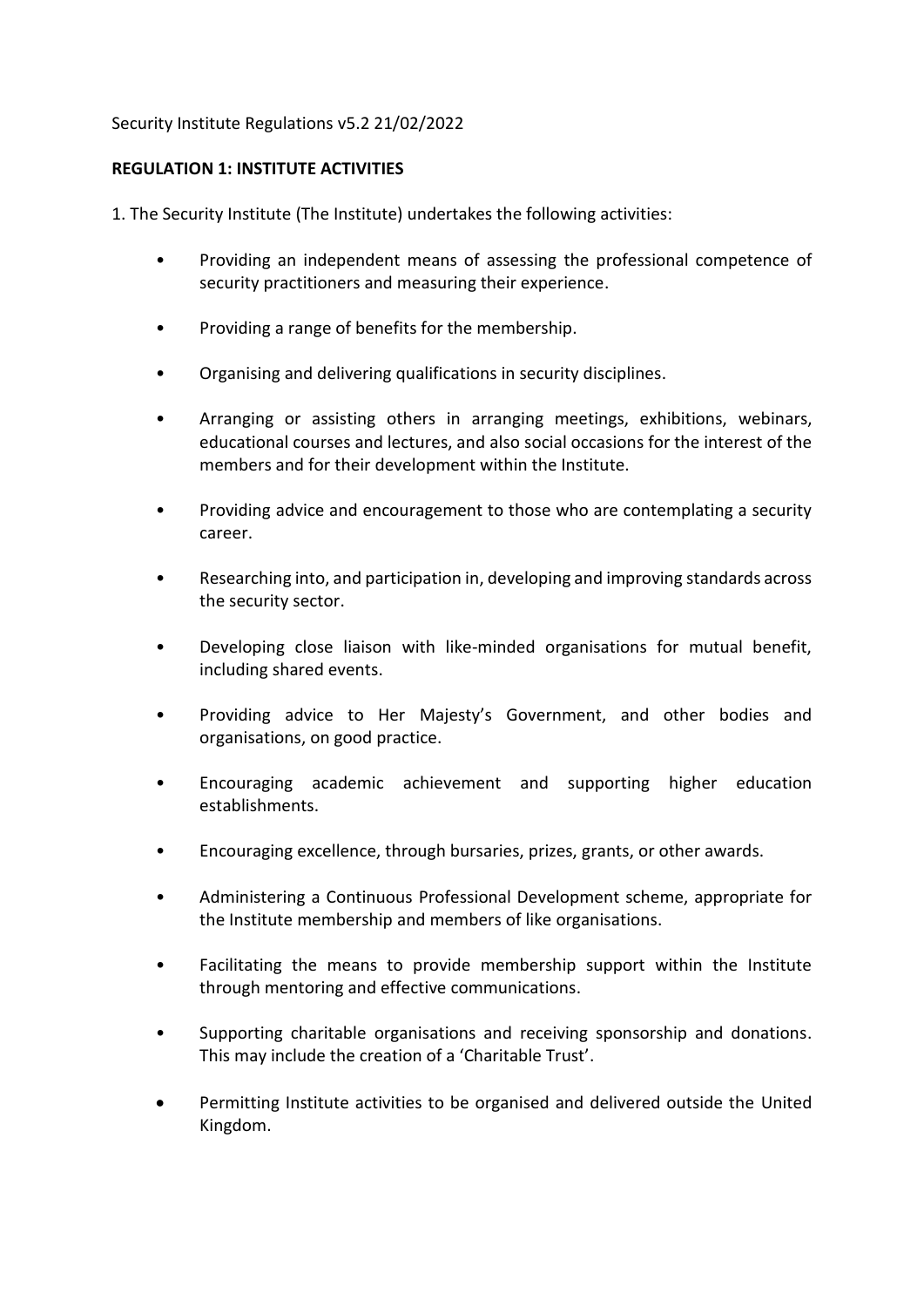- Providing management and administration support to like-minded organisations, based on an agreed list of tasks and for a suitable fee or remuneration.
- Seeking and selecting Corporate Partnerships, Continuous Professional Development Partners, Education and Training Providers, and Sponsors.
- 2. The Security Institute shall manage the Register of Chartered Security Professionals (RCSP), including the Chartered Security Professional Regulation Authority (CSPRA) on behalf of the Worshipful Company of Security Professionals (WCoSP). This shall include:
	- o Processing of all applications for admittance to the Register.
	- o Allocating assessors.
	- o Liaising with the Registrars.
	- o Maintaining all standards of the Register.
	- o Marketing and fee collection.
	- o Continuous Professional Development recording for the RCSP and individual Chartered Security Professionals.

3. Suitable arrangements will be made for undertaking the work of the Institute and for organising meetings of the Institute, including:

- Employing, supporting, and developing management and support staff.
- Raising funds and donations/sponsorships, providing effective monetary controls, banking, and investments.
- Acquiring offices and assets.
- Providing effective communications to the membership and stakeholders.

3. The Institute will ensure that adequate management control processes are established across all areas of the business and regularly review them to ensure that they are complete, fit for purpose and provide appropriate compliance.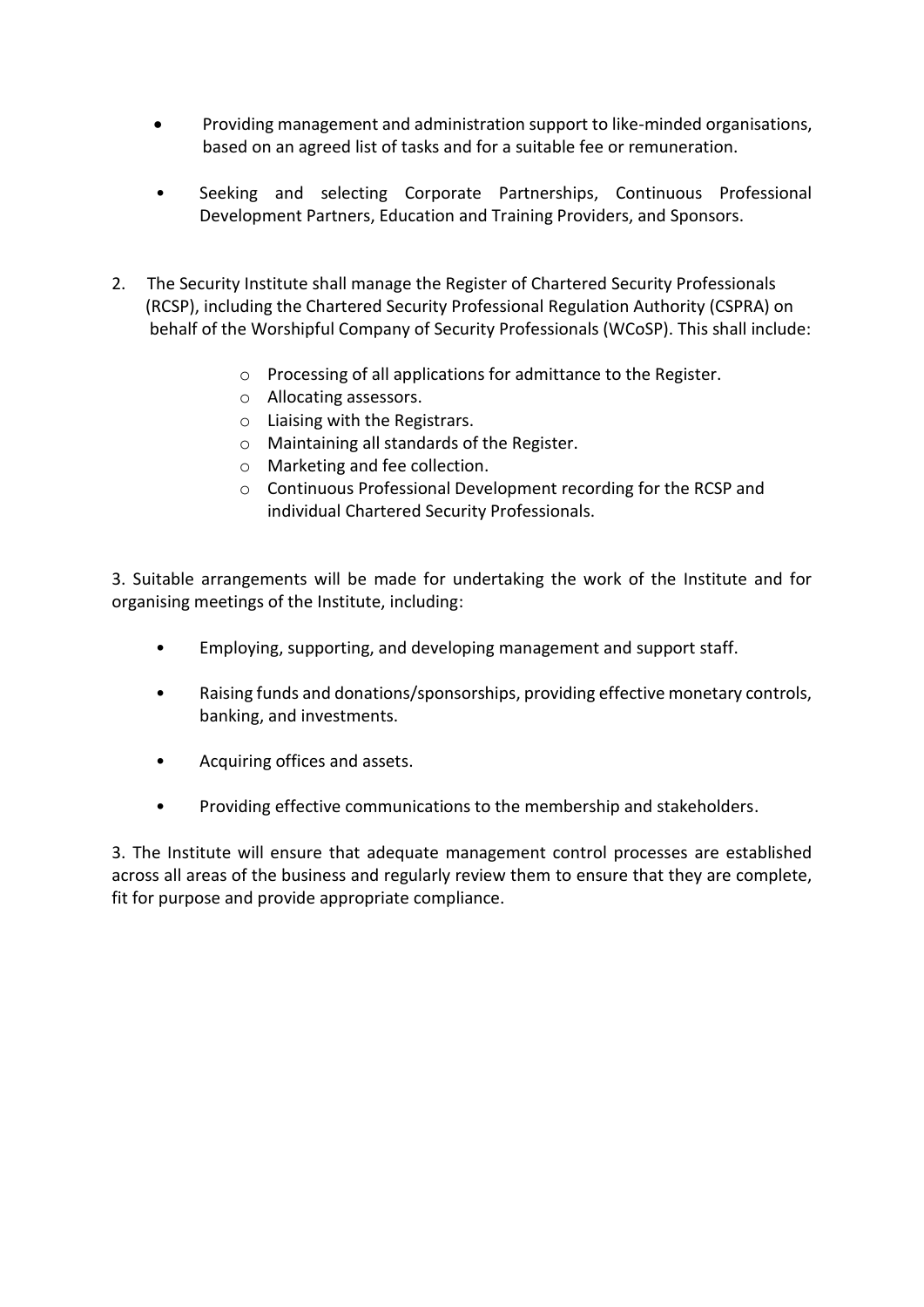#### **REGULATION 2: MEMBERSHIP**

1. Any security professional may apply for membership of the Institute, including, but not limited to, those in the business of security, as well as security managers of commercial and industrial businesses, trainers, academics, consultants, suppliers of security goods and services, members of public bodies, police forces, and armed forces. Those aspiring to reach management positions through study and/or personal development, or whose core business is closely aligned to that of a security practitioner, may also be eligible for membership.

Anyone studying on a full or part-time course in a security subject may be eligible for Student Membership. Graduates with non-security related degrees are also eligible to apply, but they will not be admitted to full membership until they have a minimum of 3 years security-related work experience.

Membership applies to the individual, not to any organisation.

The Membership Year runs from  $1<sup>st</sup>$  of the month following grading confirmation, and annual subscriptions fees are payable on the anniversary of this date. Failure to pay annual subscription fees when required invalidate membership and may require revalidation including subsequent re-joining fees to be paid.

The Institute Code of Ethics shall apply equally to both applicants to, and members of, The Institute.

2. Honorary appointments may be bestowed upon individuals who are seen by the Institute as key influencers and upon those individuals who have significantly contributed, strategically or tactically, to the running, development, and status of the Institute in previous years. It is in the gift of the Board to vote upon and make such bestowals, and to, if necessary, review and remove bestowals.

Such appointments may include:

- Patron an individual who is able to use status, position, and influence, to further the aims and objectives of the Institute.
- President  $-$  a high profile public figure who, through a position of gravitas and influence, is able to publicly champion and support the Institute.
- Vice President A highly placed security professional who is able to use external influence to provide significant strategic and tactical support to the Institute.
- Chair Emeritus An individual who has previously held the post of Chair of the Institute.
- Companion  $-$  Awarded to an individual who is a proven exceptional and prestigious leader in the field of security, a significant influencer and someone who has consistently demonstrated exceptional impact in their field of expertise and related professions.
- Honorary Fellow An Honorary Fellowship is a highly prestigious award which the Institute can bestow to distinguished individuals who have a connection with, and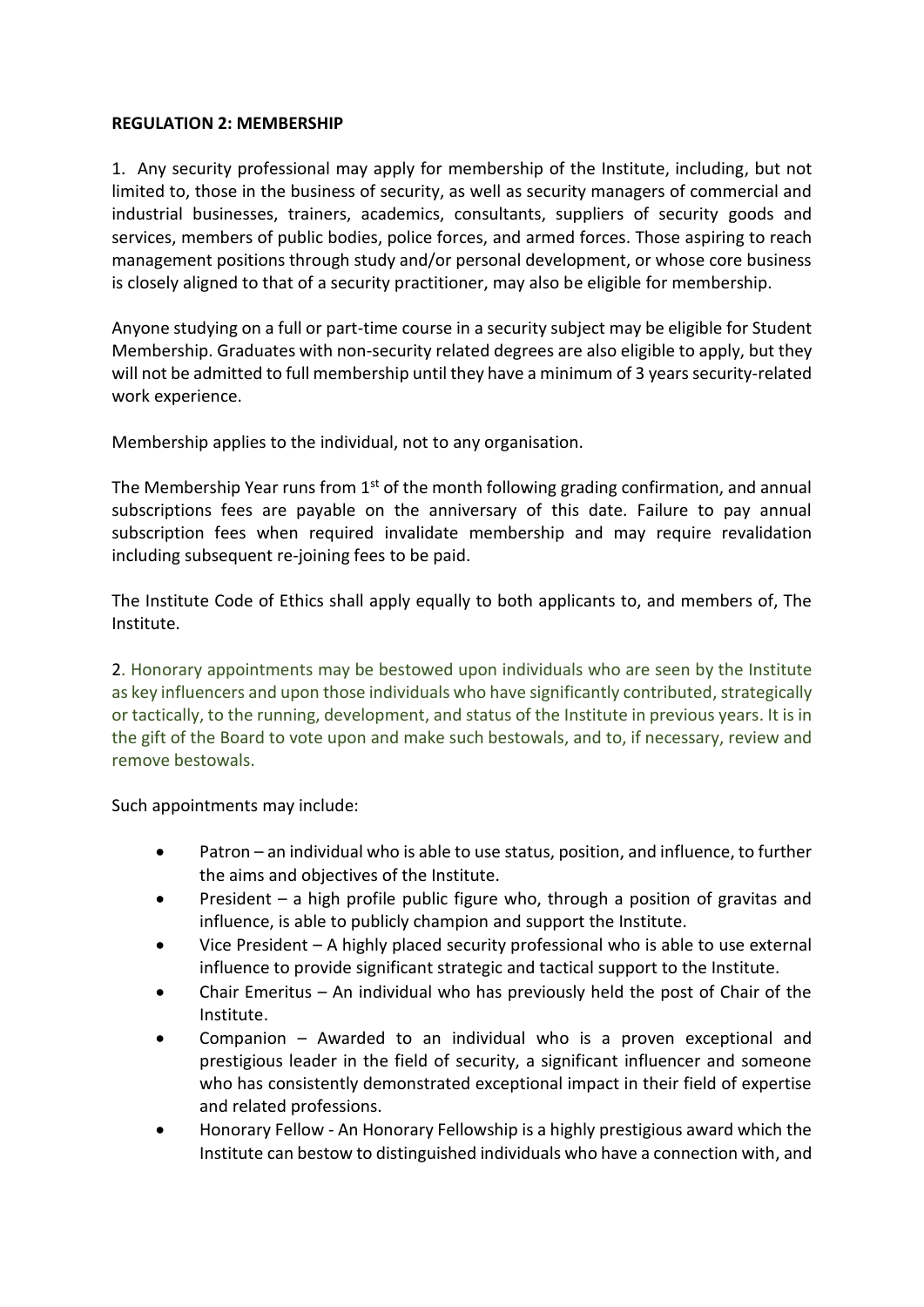have made an outstanding contribution to, the Institute and to the security profession.

• Advisory Panel member – Nominated by the Chair and voted upon by the Board. Members shall include individuals who have specialist knowledge and experience of specific topics relating to the Security Institute.

3. Only Associates, Members and Fellows of the Institute including those holding Retired status are eligible to vote on Institute matters. All other grades of membership, including Honorary Appointments, are not eligible to vote.

4. Membership ceases when:

- Notification is received from the member concerned
- Annual subscription fees are not paid within an approved timescale, currently within 60 days of invoice
- The Board, after proper investigation, decides to expel a member for conduct which is proven to breach the Institute Code of Ethics.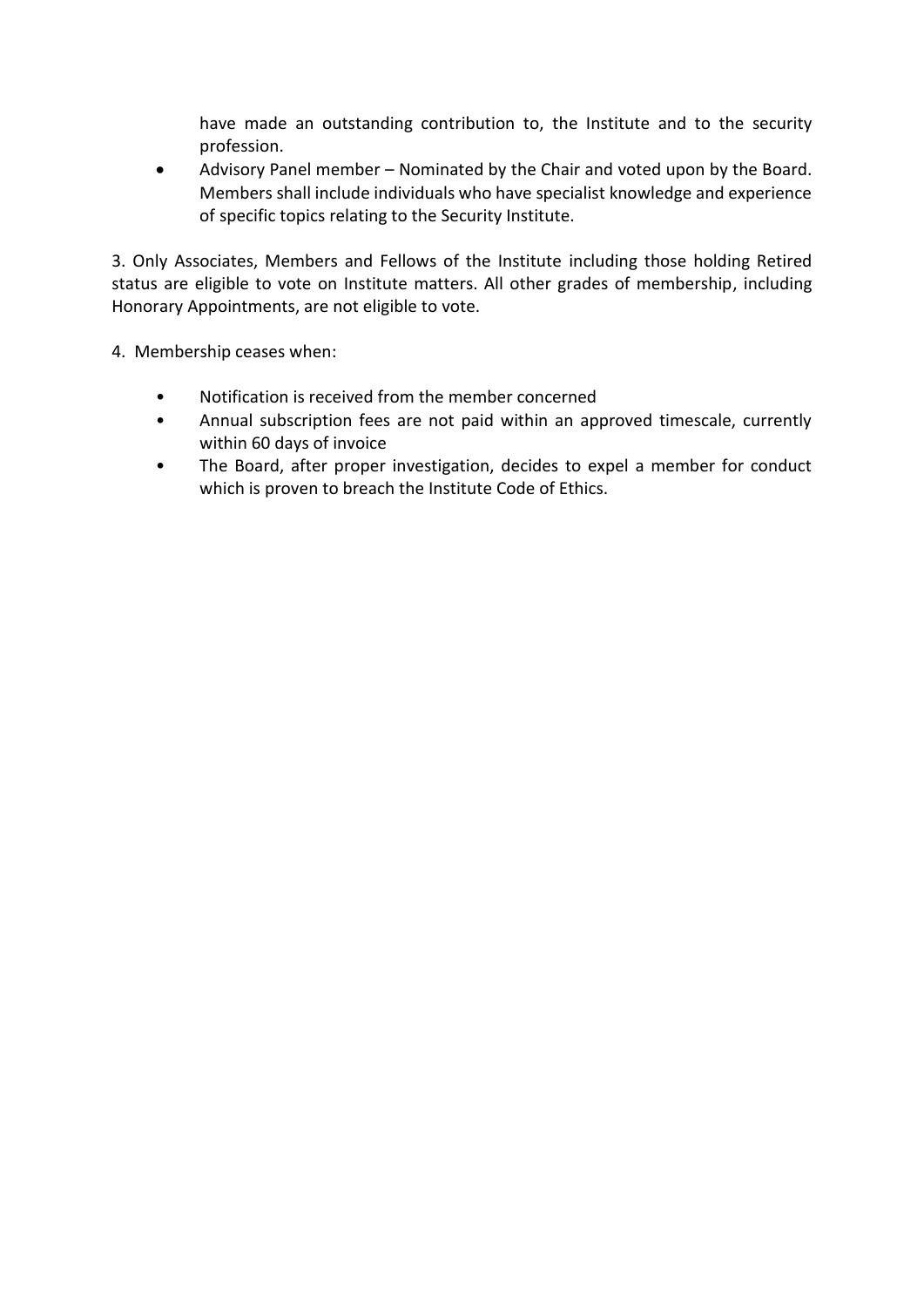### **REGULATION 3: APPLICATION PROCESS**

1. Applications shall be made on the relevant Application Form available on the Institute's website at [https://www.security-institute.org](https://www.security-institute.org/) Information on how to complete the form is also included on the website.

2. Relevant joining fees must be submitted with applications. Once membership has been confirmed, the first year's annual subscription fee will be due. Failure to pay this may result in membership being withdrawn.

3. Each application shall be reviewed by the Membership Registrar, or representative, and validation point scoring shall be drafted for review by the Validation Board. Points are awarded for:

- Academic Qualifications, including both security-related and non-security related.
- Security experience including areas of responsibility and roles held.
- Training, including non-examination vocational and non-vocational training courses.
- Professional Commitment, including but not limited to, security articles published, participation in projects and/or organisations for the benefit of the larger security community, and conducted outside the normal job role, achieving Chartered status, and completing annual CPD.

Membership at Associate and Member levels may also be awarded under the Institute Fast Track route whereby individuals who are proven to have appropriate security academic qualifications may be admitted without being processed via a formal scoring route.

- 4. The grades of membership are:
	- **Student**
	- Graduate
	- Affiliate
	- **Associate**
	- Member
	- Fellow

Fellowship status can only be awarded through the validation process to someone who:

- Has been part of the Institute professional membership for a minimum period of two years.
- Has a minimum of 10 years proven security management experience.
- Has demonstrated a minimum of two years Continuous Professional Development with the Institute or through a recognised CPD system from another organisation or body which is recognised by the Institute.
- Has achieved a mandatory level of validation points in the categories of Academic Qualifications and Professional Commitment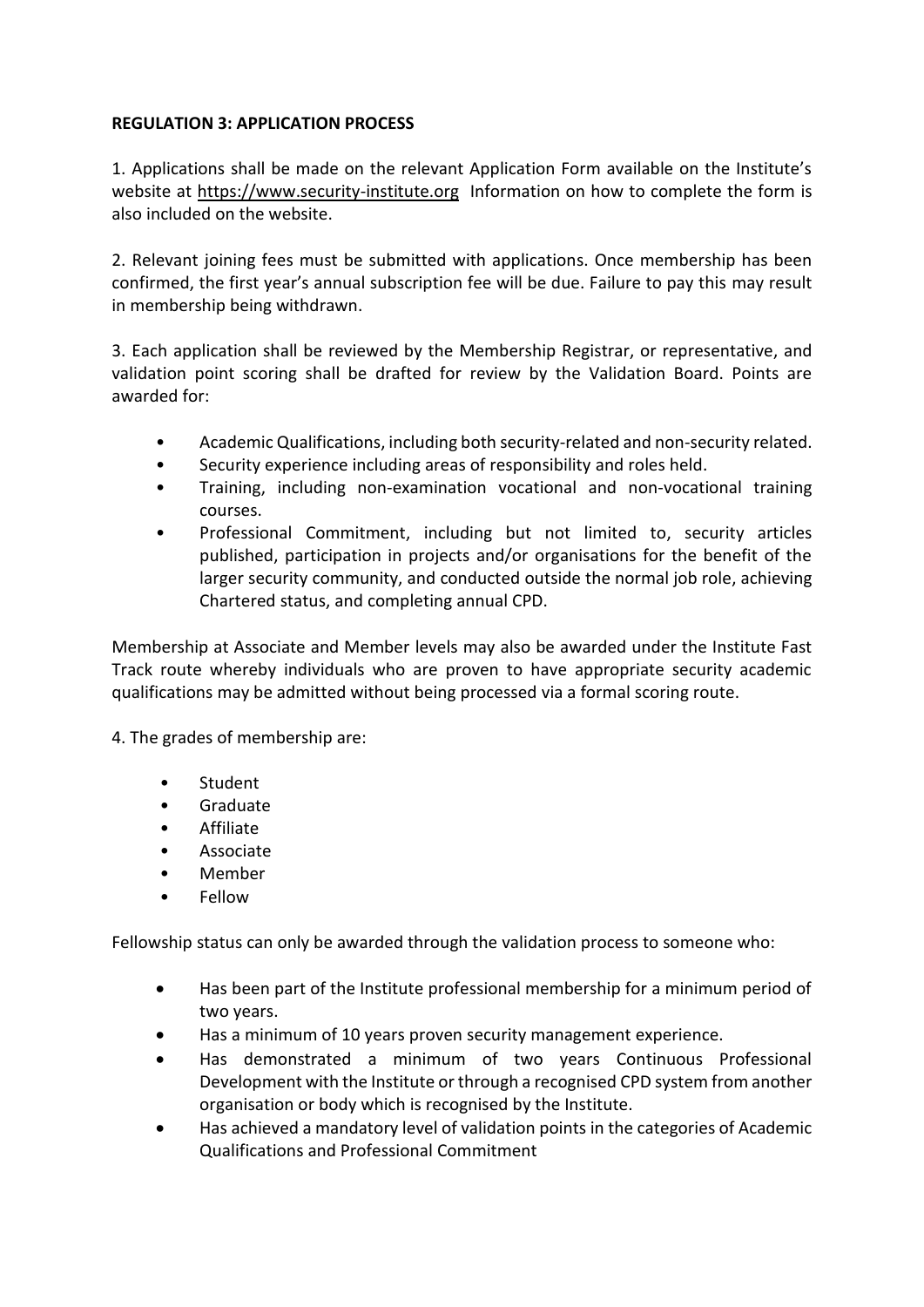5. Post nominals may be used by the following grades:

- Associate ASyI
- Member MSyI
- Member MSyI(Cert) and MSyI (Dip) *Used by former members of IISec.*
- Fellow FSyI

6. Members may apply for revalidation to progress through the grades of membership.

7. Members at any grade retiring from full-time employment or self-employment within the security sector, may apply for retired membership status at reduced annual subscription rates.

8. Points will only be awarded based on information supplied by applicants. Copies of examination certificates or other proofs of achievement must be provided. Student applicants will need their applications verified by their course tutor or university. A copy of the current Scoring Matrix can be found on the Institute's website. The Scoring Matrix will be reviewed and updated as and when appropriate.

9. Membership grades are recommended by the Validation Board and approved by the Validation Board Chair on behalf of the Board, based on reaching minimum point scores and/or academic achievement as detailed in the Scoring Matrix.

10. Mandatory minimum levels of points must be achieved in the categories of Security Experience, Academic Qualifications and Professional Commitment in order for applicants to be considered for Fellowship of the Institute.

11. The Institute will verify personal information and confirm the accuracy of information submitted. It reserves the right, if necessary and appropriate, to invite applicants to attend a personal interview. Such interviews will always be voluntary. In addition to reaching minimum scores, applicants must also pass a basic vetting and identify check. A  $3<sup>rd</sup>$  party vetting, and screening, specialist or organisation may be used for this purpose. Applicants who hold a Security Industry Association licence or who are currently approved for National Security Vetting shall be exempted from Institute screening and vetting.

12. Applicants are temporary members of the Institute until their grade of membership is confirmed and the initial invoice paid. Applications are closed after 3 months if the Institute is unable to complete validation. As applicants are considered temporary members, they are also bound by the Code of Ethics.

13. The Validation Board meets as required, normally monthly, to review all applications for membership. Membership of the Validation Board is by invitation only and comprises a mixture of volunteers from across the security spectrum. Validation Board members are expected to attend a minimum of three meetings per year and failure to do so may result in the volunteer being asked to step aside to allow others an opportunity. Meetings may be held virtually via online platforms.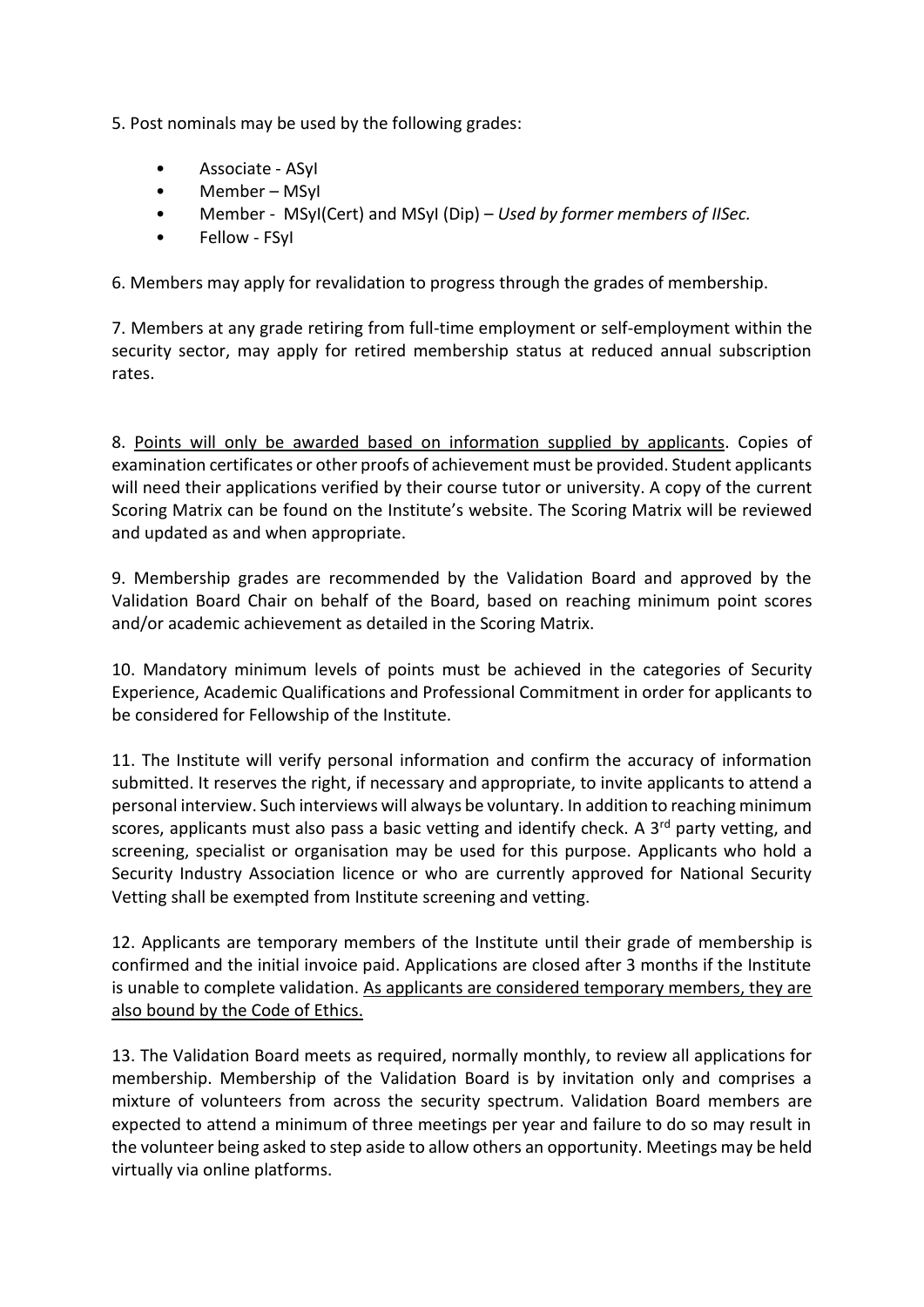14. The Validation Board Working Group is a sub-committee of the Validation Board, established to review and recommend improvements to the validation process, and other processes, as requested by the Board. All Institute committees, boards and groups may similarly be tasked outside normal terms of reference by the Board.

15. Institute members can apply for re-grading using the standard application form. The normal validation process will be followed, excluding vetting checks. Existing membership grades will remain in place until the outcome of revalidation is known.

16. Applicant's identities will remain anonymous to the Validation Board until it has agreed a level of membership

17. Members may challenge their grading within 3 months of award, setting out their reasons in writing to the Validation Board Chair. Appeals will be considered at the next available Validation Board meeting and subsequently ruled upon by the Board.

18. Lapsed members may re-join within 36 months of their membership ceasing and will retain their original membership number. The full application fee must be paid. Appropriate checks may be required at the discretion of the Membership Registrar.

19. The Institute offers a Corporate Partnership scheme, which includes bundled Affiliate memberships. There is a defined process for this in the Quality Management System, and the individuals so admitted are still bound by the usual individual membership rules and Code of Conduct.

20. The Institute offers a Group Membership scheme, which offers fast-track membership to groups of employees meeting pre-application criteria. Typically these employees will already hold vetting and reach minimum standards of knowledge and experience for Associate Membership. There is a defined process for this in the Quality Management System, and the individuals so admitted are still bound by the usual individual membership rules and Code of Conduct.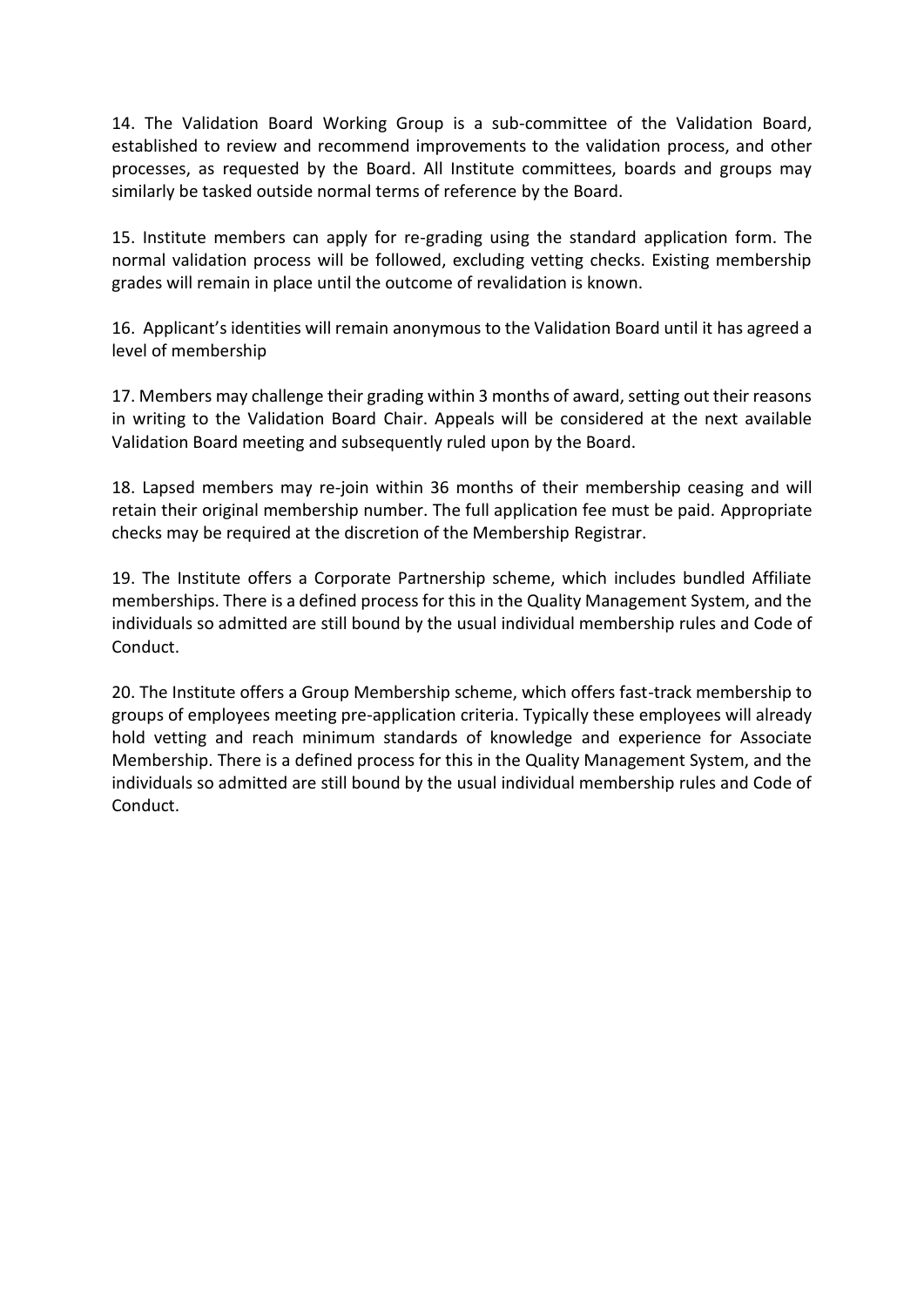## **REGULATION 4: PRIVACY AND DATA PROTECTION**

1.The Institute collects and uses personal data for the following groups:

- Members and prospective members
- Current, past, and prospective employees
- Suppliers and customers
- Other organisations and individuals in the security sector, including media contacts
- Stakeholders individuals or organisations which, in whole or in part, contribute to the aims, objectives and good running of The Security Institute.

The processing of all personal data collected – whether verbally, on paper, in a computer, or by any other means, shall only be conducted in compliance with the relevant data protection legislation.

2. The Chief Executive has overall responsibility for data protection and will nominate a Data Protection Officer from the Institute Head Office staff. All staff shall sign a confidentiality agreement and must be trained in the correct management and handling of personal data.

3. All applicants for membership are required to sign the following declaration which is contained within the application form:

- I give my permission to the Institute to retain, file and process the information that I have provided in this application
- I undertake to advise the Institute of any changes to my personal contact
- I understand that my postal address(es) will not be divulged to a third party without my prior consent

4. Storage and protection of personal data:

Personal data about members is processed by Institute staff, the Board, members of the Validation Board, Validation Board Working Group, Ethics and Professional Standards Committee, or other Institute groups in a variety of locations. Transfers of personal data between data processors may be made verbally, electronically, by hand, by Royal Mail Special Delivery or by other means.

The membership database is stored on Institute electronic data retrieval systems, including portable devices held remotely by Head Office employees. Selected data fields are hosted on the Institute website and in the mobile app, administration rights to which are accessible to system administrators only.

In all cases, appropriate levels of physical and electronic security shall be in place so as to prevent unauthorised access together with deliberate or accidental destruction or alteration of personal data. Individual personal files may occasionally be taken to meetings to support specific matters or investigations.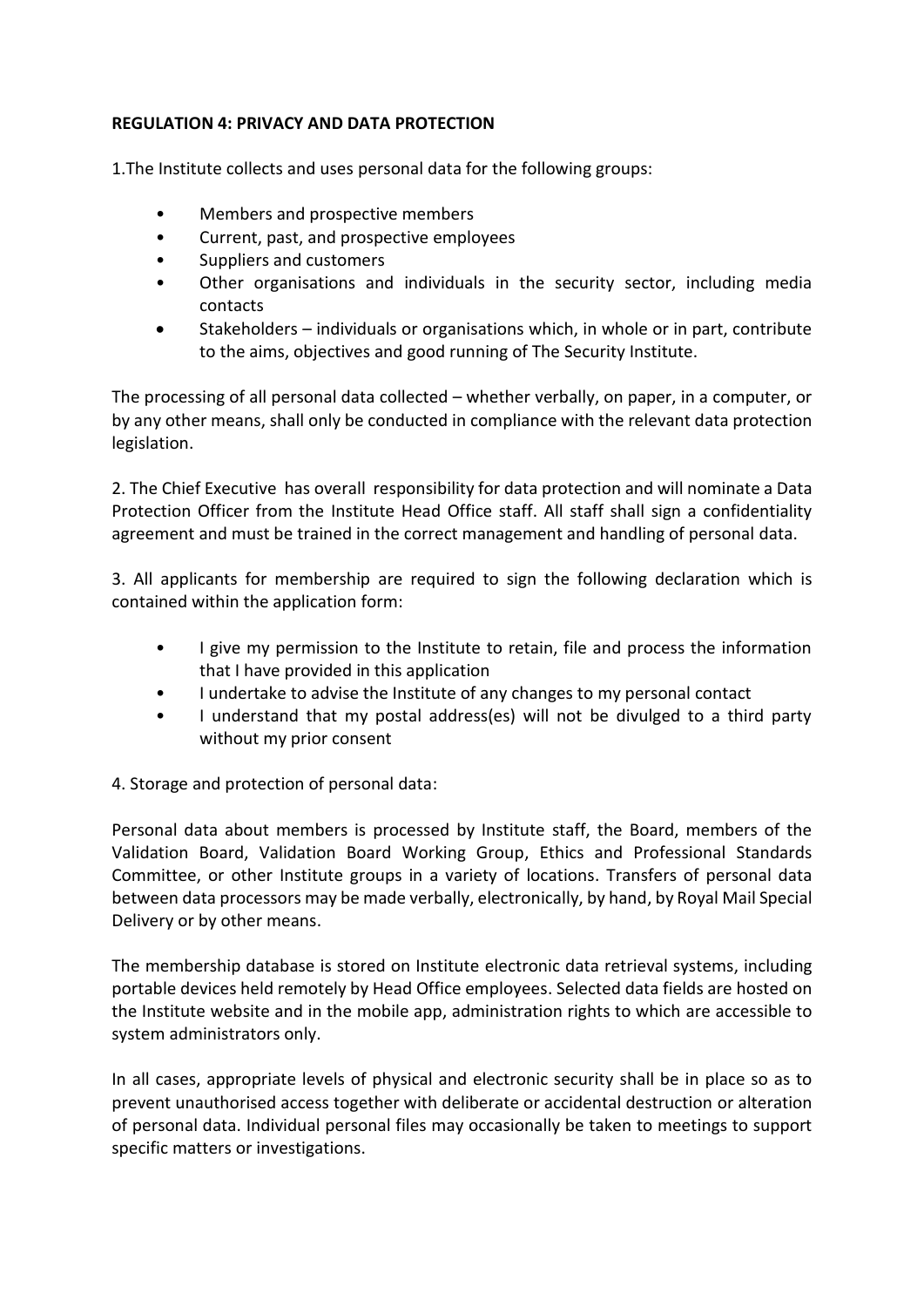#### 5. Release of Information:

The Institute may publish a list of its current membership in a password-protected area of its website which is only available to those members and employees who have been granted password access. This list may contain the name, employer, and business category of each member. Postal addresses of members shall not be released to 3<sup>rd</sup> parties without members consent and unless authorised by the Chief Executive.

Individual member personal files may be reviewed by the Board, members of the Validation Board, Validation Board Working Group, Ethics and Professional Standards Committee, or other Institute groups if required to do so in the furtherance of bona fide Security Institute business.

The Board, members of the Validation Board, Validation Board Working Group, Ethics and Professional Standards Committee, and other Institute groups shall sign a Non-Disclosure Agreement (NDA) prior to being given access to personal data.

#### 6. Destruction:

All personal data shall be destroyed when it is no longer required for legitimate purposes. Membership files shall be retained for 3 years after membership ceases, in case members wish to return, after which time all records shall be destroyed.

7. A copy of the Institute's Privacy Policy is available on the Institute's website.

8. Other official information such as finance data and employee data shall be retained for periods of time that align to UK statutory requirements. This is explained in the Institute's Quality Management System and audited externally.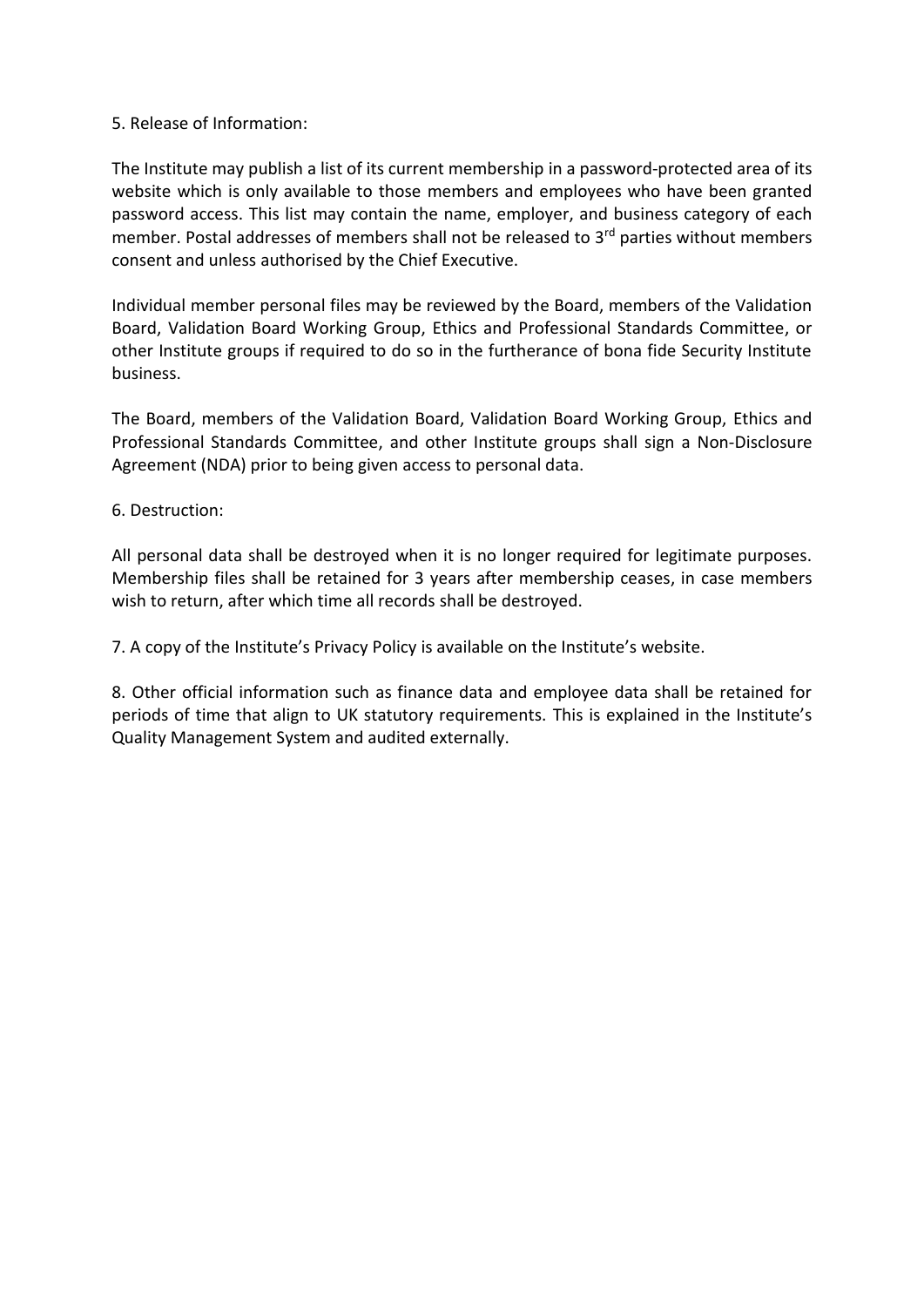### **REGULATION 5: CONDUCT OF MEMBERS**

1. The Institute publishes a Code of Ethics, which applies to all applicants to, and members of, the Security Institute. It shall also apply to all Institute employees. It exists to ensure there is clarity in what is expected of members and potential members in terms of ethical behaviour. A copy of the Code of Ethics shall be published on the Institute's website.

2. The Code of Ethics underpins the way that members, potential members, and staff are required to behave, do business, and treat one another. The Institute determines its values and expected behaviour, and it encourages ways of working which are honest, responsible, and respectful, generating trust.

3. Everyone in the Institute shall:

- Treat everyone with dignity and respect, listening carefully to all those with whom business is conducted.
- Treat the Institute's assets and equipment with care and respect.
- Operate within the letter and spirit of the law, exercising power and influence responsibly
- Respect the laws and customs of countries and nations with whom the Institute operates or may operate.
- Comply with the Institute rules and regulations.

4. The Ethics and Professional Standards Committee will, as required, consider, and may robustly and diligently, investigate any ethical issues which may arise in the course of Institute business under the Code of Ethics. Anyone found to have breached this Code may be subject to disciplinary action.

5. Members are responsible for notifying the Institute Head Office of changes to their personal contact information, and for paying annual subscription fees and other invoices promptly.

6**.** Members are responsible for declaring to Institute Headquarters all instances where they have been of any criminal offence, or if they are the subject of any conduct allegation that may be in breach of the Institute's Code of Ethics. Such disclosures may be managed by the Institute Ethics and Professional Standards Committee. Members are not required to declare criminal convictions deemed to have become "spent" under the terms of the Rehabilitation of Offenders Act 1974.

7. Members are required to comply with any additional requirements relating to their individual grade of membership, such as completion of annual CPD for Fellows, or in relation to the positions they hold, such as Board Directors also being required to complete CPD.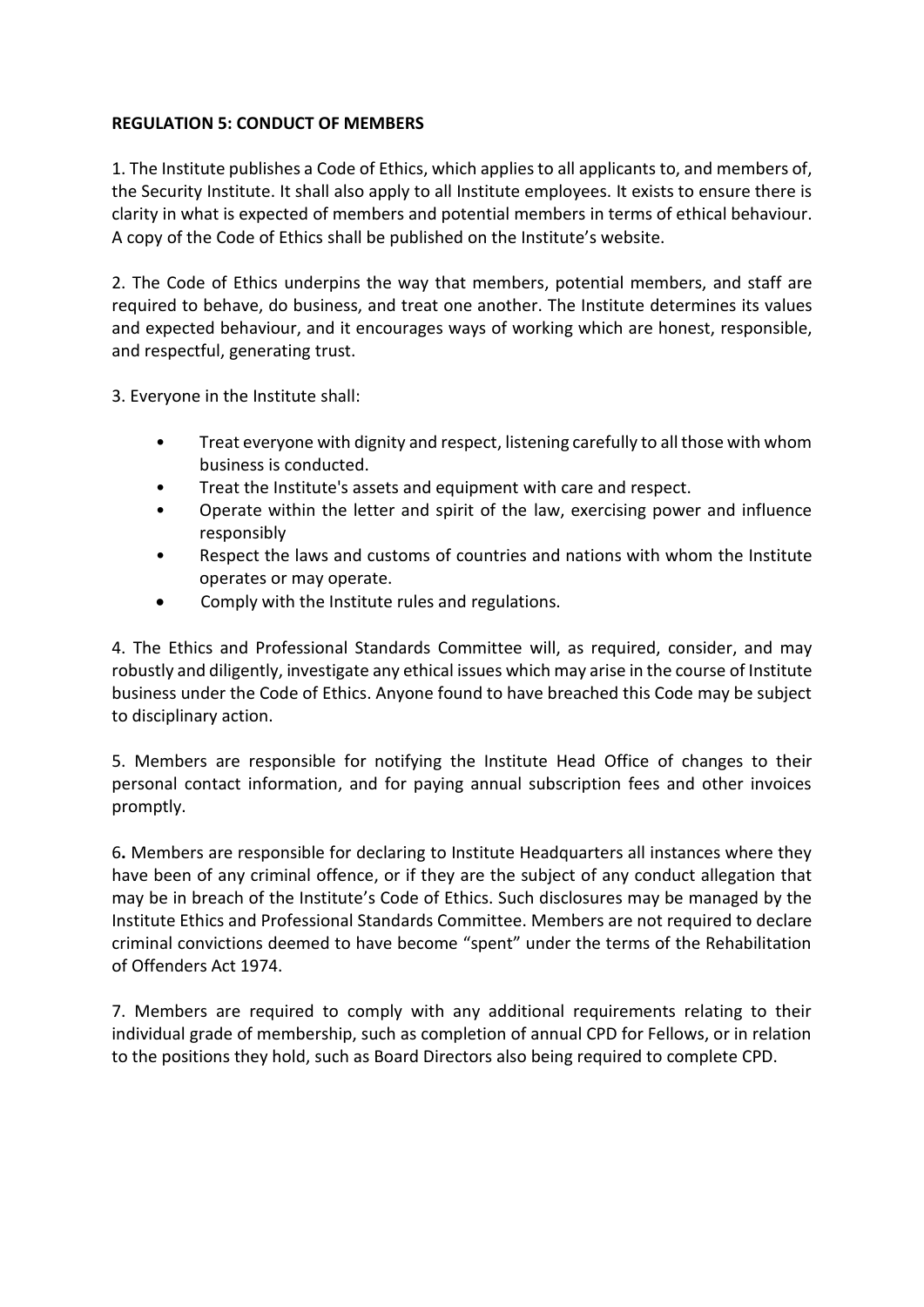# **REGULATION 6: BOARD OF DIRECTORS**

1. The Institute is registered with Companies House as a Company Limited by Guarantee. The Institute requires its Directors to act in good faith in the interests of the company, including:

- treating all members equally
- avoiding conflicts of interest and declaring any conflicts of interest. Interests shall include both personal and business interests of a pecuniary or ethical nature which might influence a Director's judgment, deliberation, or actions, or which may be perceived to a reasonable member to so do. Each Director completes a Register of Interest declaration which is reviewed annually and updated as and when the need arises and referenced at the Quarterly Board meetings.
- not making personal profits at the Institute's expense
- to act in accordance with the Institute's Articles of Association and Regulations and to use powers only for the purposes for which they are conferred
- to promote the success of the Institute for the benefit of the Institute as a whole, not for oneself or others
- to exercise reasonable care, skill, and diligence
- not to accept benefits such as a gift, payment or secret commission which could amount to a bribe from third parties, arising from the fact that they are a Director.
- To monitor and approve the company accounts.

2. The Board shall ensure that the Chief Executive, or other person nominated will:

- Comply with employment law in all dealings with employees or may be found personally liable for unfair dismissal, racial or sexual discrimination or unfair work practices. Directors should also ensure that the company complies with all employment law changes.
- Recognise their health and safety responsibilities, ensuring risk assessments are completed and that a suitable health and safety policy is in place.
- Check that the correct amounts of tax, VAT and National Insurance contributions have been paid. Failure to carry out some of these duties, such as where health and safety is concerned, can result in a criminal conviction.
- 3. In addition, the roles and responsibilities of all Institute Board Directors shall include:
	- Actively engaging in the Institute's affairs.
	- Management and governance functions, providing direction to the Institute.
	- Responsibility for employees' health, safety, and welfare.
	- Responsibility for one or more individual aspect of Institute activity, providing strategy and leadership. A list of these in respect of each Director shall be published on the Institute's website.
	- Communicating with the membership via any means agreed by the Board.
	- Attending and participating in Board meetings and Annual or Extraordinary General Meetings (AGM/EGM) including a timely submission of reports.
	- Supporting the organisation at events, although attendance may not be mandated.
	- Representing the Board or Institute at external events, meetings, or exhibitions.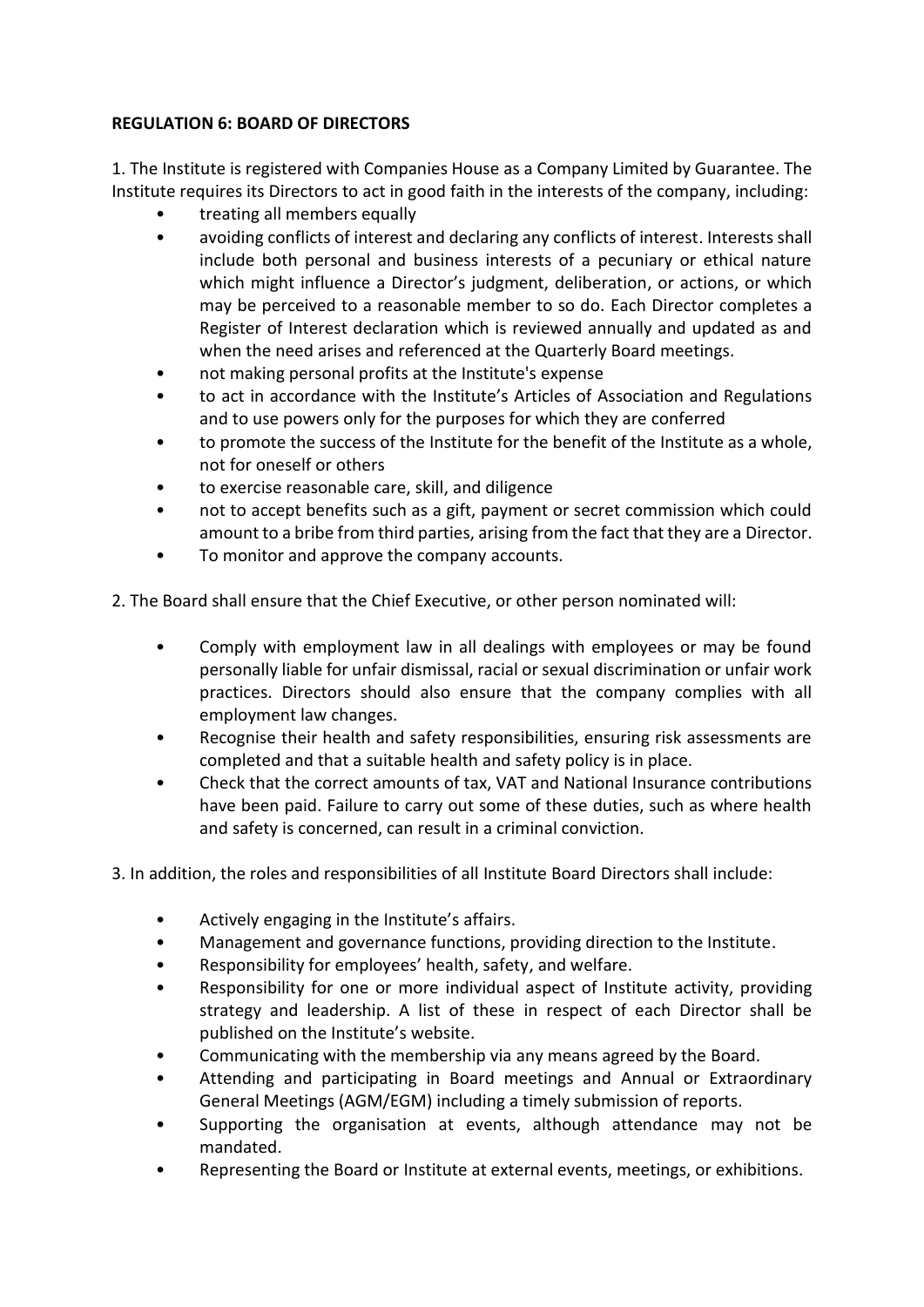4. A Director shall cease to hold office if he/she:

- Is prohibited by law from being a Director, or by virtue of any provision in the Companies Act 2006; or
- Becomes bankrupt or makes any arrangement or composition with his creditors generally; or
- Becomes incapable by reason of illness or injury of managing and administering his own affairs; or
- Resigns as a Director by notice to the Institute; or
- Completes his/her term of office and is not re-elected at the Annual General Meeting; or
- Misses three consecutive Board meetings or does not participate effectively outside the meetings; or
- Is removed from office by an ordinary resolution of members in a general meeting; or
- Brings the reputation of the Institute into disrepute; or
- Fails to declare an interest in a purchasing decision where his/her company may be a beneficiary.

#### 5. Re-Election of Directors

A Director who has completed a first 3-year term of office but is not re-elected for a second term at the Annual General Meeting shall be eligible to stand for further election to the Board after a period of 12 months has expired from the date of that Annual General Meeting.

A Director who retires from the Board by virtue of having completed two consecutive 3-year terms in office shall be eligible to stand for further election to the Board after a period of 12 months has expired from the date of retirement.

A Director who voluntarily resigns from the Board by notice to the Institute during the term of a first or second 3-year term of office shall be eligible to stand for further election to the Board after a period of 12 months has expired from the date of resignation.

A Director who voluntarily resigns from the Board as a result of an identified period of nonperformance as a Director or by failing to participate effectively outside Board meetings shall be eligible to stand for further election to the Board after a period of 24 months has expired from the date of resignation.

A Director who has been removed from office as a result of an identified period of nonperformance as a Director or by failing to participate effectively outside Board meetings or by failing to attend 3 consecutive Board meetings shall be eligible to stand for further election to the Board after a period of 24 months has expired from the date of removal.

A Director who is removed from office for any other reason either by an ordinary resolution of members in a general meeting or by a legitimate vote by the remaining Board members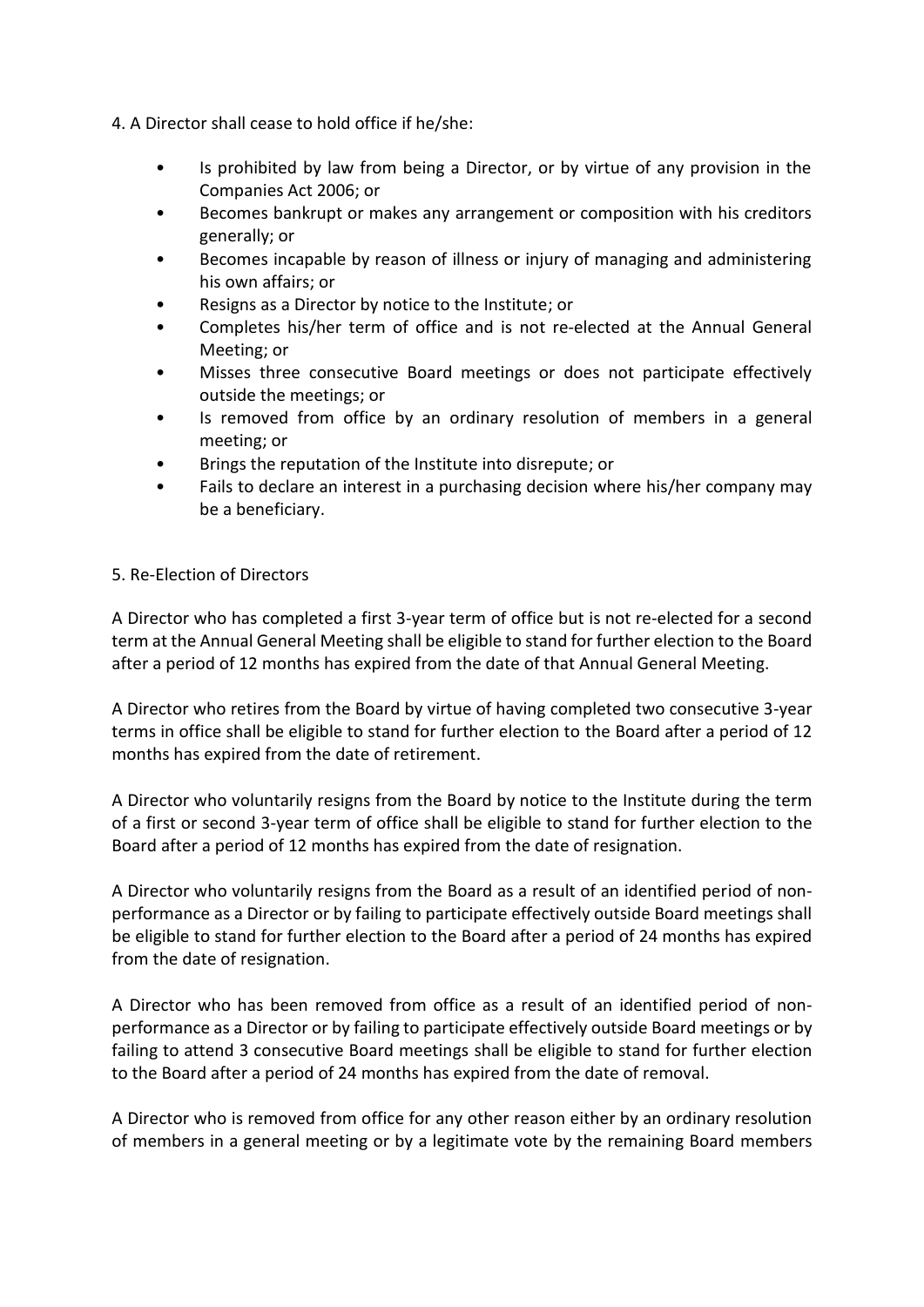shall be eligible to stand for further election to the after a period of 36 months has expired from the date of removal.

A Director who, during his/her term of office as a Director, resigns or is removed from office as a result of being convicted of a criminal offence, or if he/she is found to have broken the Institute Code of Ethics, shall be eligible to stand for further election to the Board:

- In the case of contravening the Code of Ethics, as ruled upon by the Ethics and Professional Standards Committee, after a period of 36 months has elapsed.
- In the case of a criminal conviction, only after a period of time has elapsed equal to the time stipulated by UK statute such that the offence become "spent"; and
- Subject to any constraints, restrictions, or requirements of the Companies Act 2006 or other relevant legislation.

6. A Director must seek the prior approval of the Chairman of the Board before they seek or accept a role as a director, employee, officer or in a position of influence within a competing organisation.

7. Where a Director is also a director, employee, officer, or in a position of influence of a company supplying goods or services to the Institute:

- The Director shall declare that interest and take no part in any decision-making process to award the contract or purchase the product.
- The total value of the purchase will be recorded in the Institute Annual Accounts, identifying the Company receiving the benefit and the Director's connection with both organisations.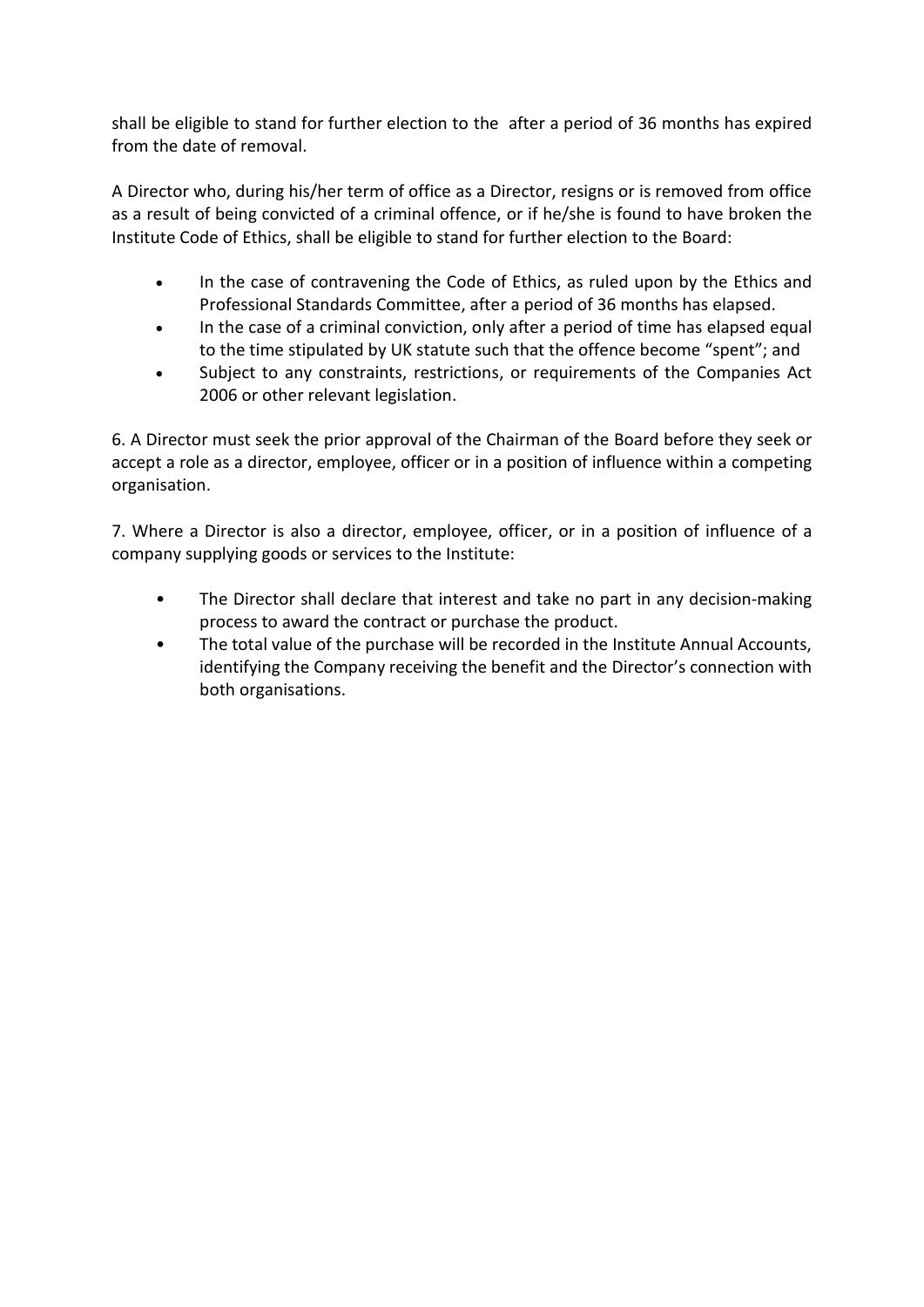### **REGULATION 7: POWERS AND STRUCTURE OF THE BOARD**

1. The Institute Board of Directors (The Board) shall comprise a maximum of 15 members, and a minimum of 3. The Board shall have the discretion to appoint within this range of Directors, a maximum of 2 non-executive Directors for their specific knowledge and skills and who shall receive payment for their services at rates agreed by The Board. The tenure of office for non-executive Directors shall be a maximum of 3 years but that can be renewed or extended at the discretion of The Board.

2. The Board may appoint a Chief Executive who shall act as an advisor to the Board and be accountable to it. The Chief Executive shall not have any voting rights and shall be an employee of the Institute. The Chief Executive may not be a Director of the Institute and must seek the permission of the Board to hold any Directorship outside of the Institute or other employment or voluntary position whilst being Chief Executive of the Institute. When a Chief Executive appointment is in force, the Line Manager for the Chief Executive is the Chair of the Board at the time. The removal of the Chief Executive shall be a Board decision only and shall be governed by the Chief Executive's Contract of Employment and relevant employment legislation.

3. Board meetings will be convened at least quarterly. A quorum for a Directors' meeting is 3, either present or participating by telephone or video-conferencing. All Directors have the right to vote at Board meetings. All voting will be by a show of hands unless a poll has previously been arranged. If the vote is tied, the Chair of the meeting shall have the casting vote.

4. Directors, excluding the Chair, are elected by the membership at a General Meeting for a three years' term of office running from the AGM held in that year. A maximum of 6 continuous years serving as a Director is allowed.

However, and in extremis, it shall be within the gift and discretion of the Board that, in order to ensure board effectiveness and succession planning:

- It may invite one or more Directors to defer re-election to the Board by up to 12 months if, at the point of an Annual General Meeting:
	- $\circ$  25% or more of Board Directors have either reached the maximum tenure of 6 continuous years (retiring from the board) or are standing down for any other reason as a Board Director.
- The Board will conduct due diligence to verify an applicant's suitability as an Institute Director from those members who have put themselves forward for election. Prospective candidate(s) will be checked against the following:
	- o Establish that prospective candidates are not vulnerable to any conflicts of interest through either employment or by being a director, officer, or in a position of influence with any organisation deemed to be in competition with the Security Institute.
	- o Establish that prospective candidates are legally competent to be elected as a Board Director and that there are no issues that would make such a prospective candidate ineligible for election.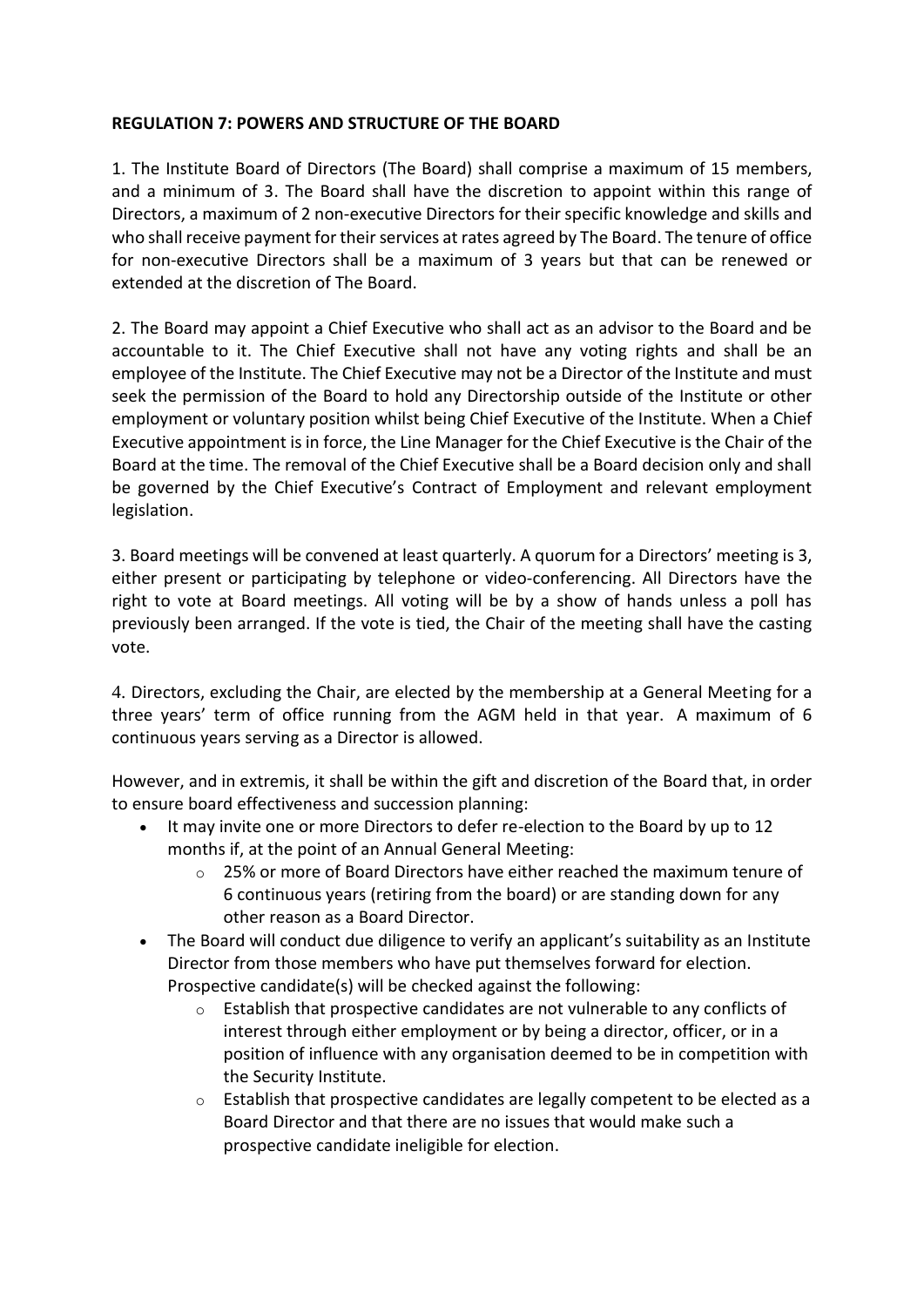- $\circ$  Ensure that prospective candidates have the necessary skills and knowledge, that align with the aims, objectives, and requirements of the Security Institute, and with the requirements of prevailing UK Companies legislation.
- o Establish that prospective candidates have permission from their employer , if relevant, to take up a Directorship of the Institute if elected.
- o The Board shall carry out appropriate due diligence on prospective candidates to establish suitability to stand for election as a Director.

5. Full account shall be taken of Equality, Diversity and Inclusivity and no prospective candidate shall be precluded or disregarded from standing for election as a Board Director, to align with the Equality Act 2010 on the grounds of:

- Race; or
- Ethnicity; or
- Age; or
- Gender; or
- Sexual identity; or
- Disability; or
- Religion or belief; or
- Marriage or civil partnership; or
- Pregnancy or maternity

6. Subject to 7 below, the Board may co-opt any member onto the Board between Annual General Meetings in order to fill a vacancy arising on the Board. Anyone appointed will be required to be formally elected at the next Annual General Meeting, standing against any other nominations. The Board may invite, at its discretion, any individual, or individuals, to attend any Board Meetings in order to provide advice or guidance on any specific matter.

7. The Board may not co-opt a member onto the Board if they are:

- a supplier to the Institute
- director, employee, officer, or a position of influence of a company where at the time of appointment, a co-director or employee of that company already sits as a director upon the Board; or
- a director, employee, officer, or person who holds a position of influence within a competing organisation.

8. No former employee of the Institute shall be permitted to stand for election as Director, nor to be co-opted onto the Board as a Director, until a minimum of 12 months has elapsed since cessation of that employment.

9. If subsequent to election, or to being co-opted onto the Board, a member becomes a supplier or a Director/employee as described in 7 above then, subject to the Board resolving any conflict which may arise as a result, the member may continue to participate as a Director. The matter shall then be brought to the attention of the members at the next General Meeting. The decision of the Board shall be minuted.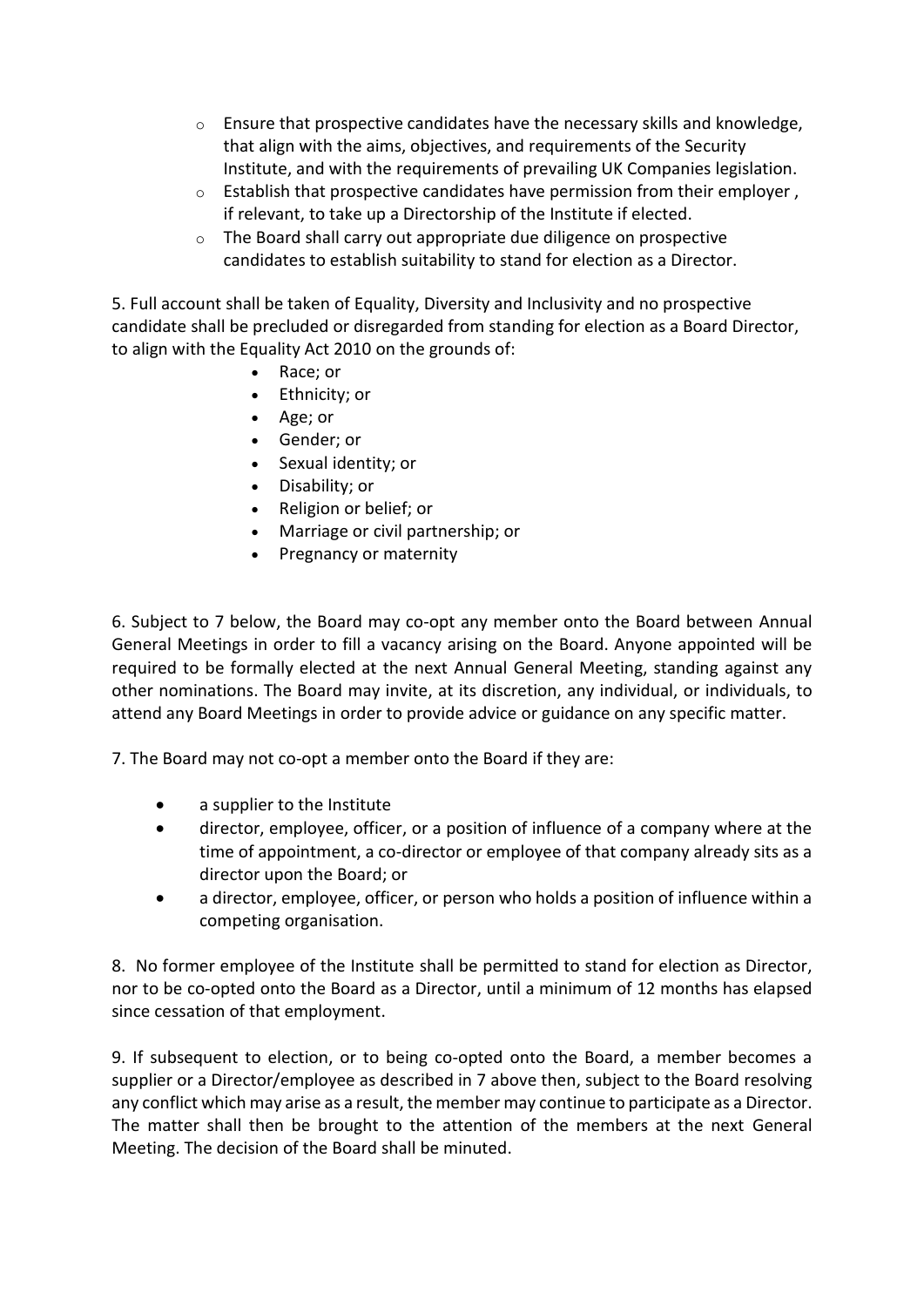10. A Director is under a duty not to accept any benefit as determined by the Bribery Act 2010 from any third party. The Board has no power under these Regulations to approve the receipt of such a benefit. Only the membership may authorise any such receipt or receipts.

11. All decisions upon conflicts, together with any decision to authorise a conflict, must be clearly minuted having regard to the duty placed upon each Director to promote the success of the Institute and to avoid conflicts. Any decision by the Board to authorise a conflict shall be reviewed by the Board at least every 12 months.

Any such authorisation shall:

- Set out the matter that has been authorised
- State the duration of the authority and, that it can be revoked by the Board at any time
- Set out any circumstances when the Director must revert to the Board for the authority to be reviewed
- Include, where appropriate, provisions stating that the Director may not receive information relating to the conflict or participate in Board discussions where the conflict may be relevant.
- Where any such authorisation has been given, it shall be declared to the membership at the next General Meeting.

12. The Board may co-opt specialist advisors to join the Board. Advisors do not have a vote and are not Directors of the Institute. They do not have to be members of the Institute but shall be required to sign a non-disclosure agreement. Payment for services provided by the Advisor or Advisors, including expenses, shall be at the discretion of the Board.

13. The Board shall elect, by secret ballot, one Director to be the Chair of the Institute for a 3 year term of office. In the event that there is an even number of Board Directors which leads to a tied vote, the outgoing Chair shall be provided with a casting vote.

14. Chair's Responsibilities:

The Chair is responsible for appointing key officers of the Institute, including one or more Deputy Chair, Vice Chair, and an Ethics Chair. The roles and responsibilities of these positions, plus that of Chair, must be defined and approved by the Board, and published to the membership.

The Chair shall be empowered to select one or more members of the Board to create a Senior Leadership Team.

15. Directors Responsibilities:

The Chair is responsible for identifying roles and responsibilities required in order to meet the Institute's objectives, and for appointing individual Directors as leaders of sectors of the business. The list of Director responsibilities, scope and structure must be published and available to the membership. Directors are responsible for setting objectives, including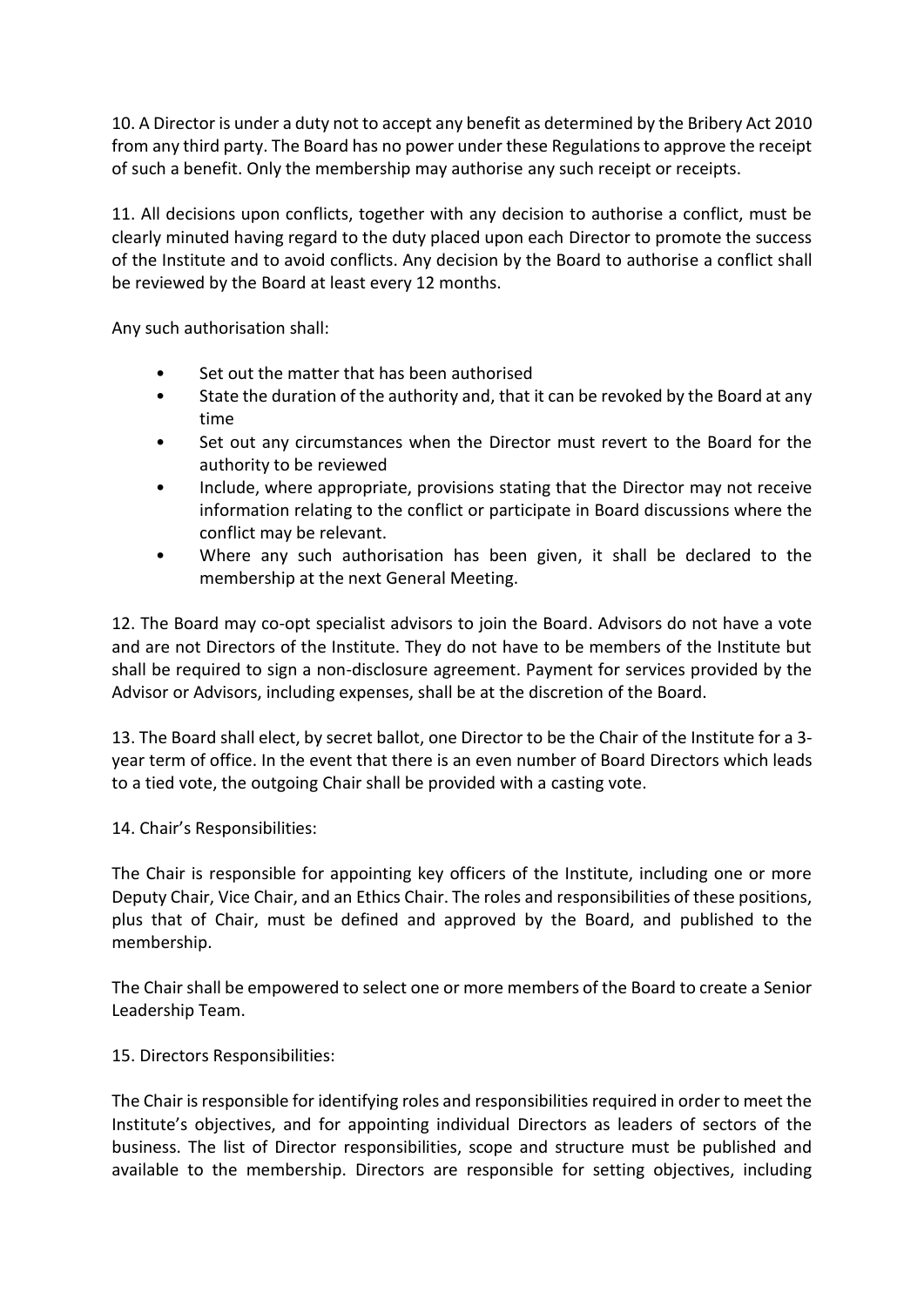budgetary, and establishing support teams from within the membership in order to deliver the objectives. Reports must be submitted to the Board, by an agreed date, ahead of each Board meeting.

16. Removing Directors from the Board:

Directors are elected by the membership and are responsible to them and the rest of the Board for effective participation in Institute activity. If a Director is not delivering what is required for whatever reason, including, but not limited to, responding to emails, providing reports, achieving budgetary targets, or attending Board meetings, then the Chair may be instructed by the Board to discuss the individual's ongoing commitment with that individual. If no improvement is apparent within the following 3 months, then the Board, by a majority vote, is empowered to request the individual's resignation. Should it be the Chair who is deemed not to be performing as required, then the Board should agree between themselves a suitable course of action.

17. The Board is responsible for establishing any further Boards, Panels, Groups and Committees (hereafter referred to as Committees) as needed in order to meet the objectives of the Institute. Each Committee must:

- Appoint a member to Chair the Committee; and
- Have clear objectives and Terms of Reference; and
- Keep records of its meetings and provide copies of minutes to the Institute Head **Office**

A list of such Committees, their purpose and contact details shall be published to the membership.

# 18. Advisory Panel:

The Board, at its discretion may invite key influencers, to join an Institute Advisory Panel who are representative of the wider business community. Its role is to provide advice and guidance to the Institute. It shall have no voting powers and does not have to comprise members of the Institute. It will have no legal status.

- Appointment to the Advisory Panel will be for a fixed term of 3 years from the date of appointment.
- The Panel will consist of a maximum of 10 members but do not necessarily have to be members of the Institute.
- Removal of a member shall follow the same process as appointment. It will be a matter for the Chair to nominate people to join the Panel, or to request their removal and for Board Members to approve appointment and removal.
- The Panel will be tasked by the Board.
- Each member of the Panel shall maintain regular contact with the Institute Chair.
- Panel Members shall be entitled to attend all key Institute events.
- Panel Members shall be required to sign a non-disclosure agreement and complete a Register of Interest form. Panel members shall be required to comply with the Institute Code of Ethics.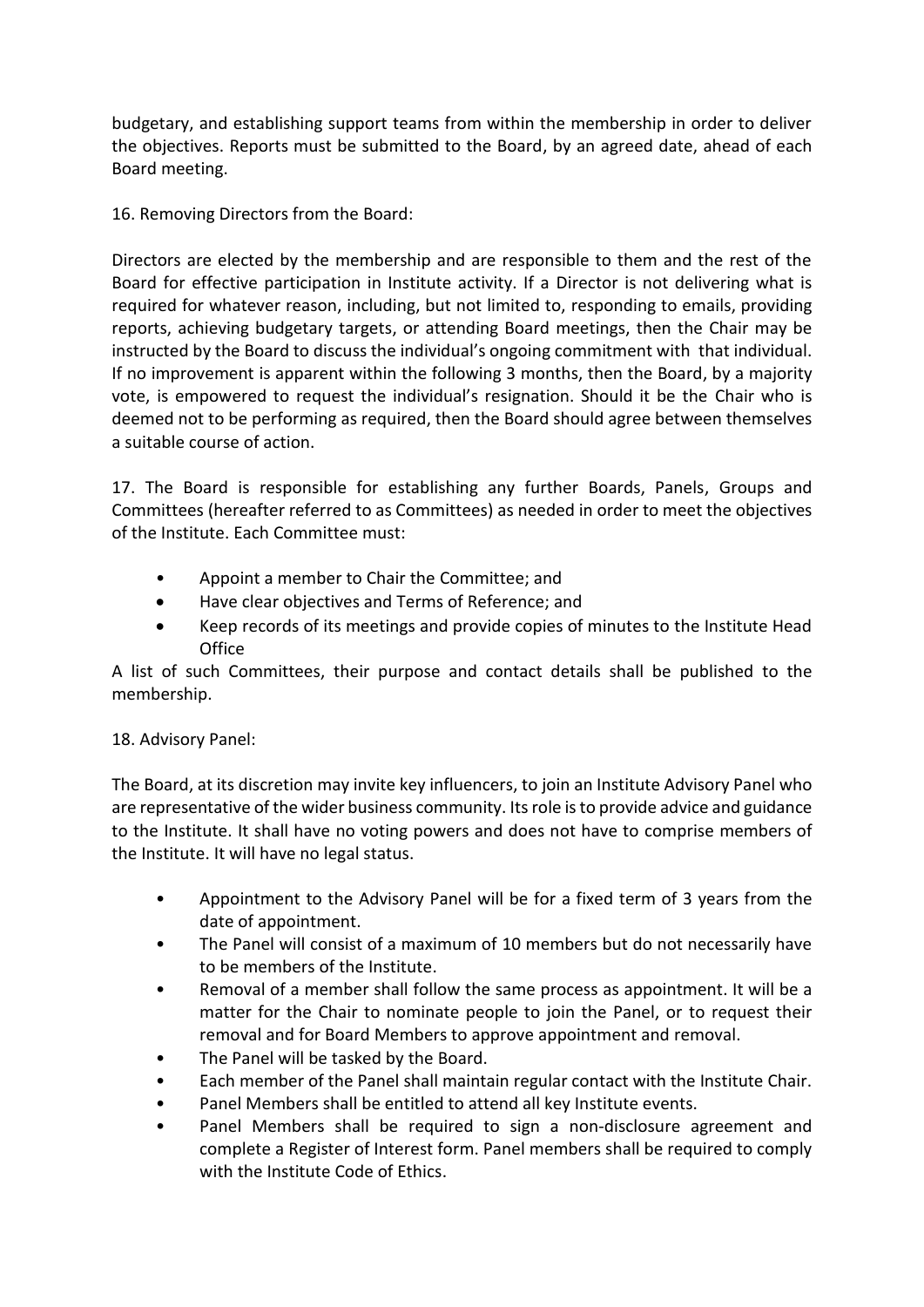19. Taking regard of Regulation 7.1 above, the Institute Articles of Association permit remuneration to be paid to executive and non-executive Directors. However, this is not currently implemented in respect of executive Directors. Directors who are supporting any other Institute event, in the execution of their duties as a Director, may do so free of charge, up to a maximum of 2 Directors per event, excluding the Institute Chair. Directors may claim reasonable travel expenses to attend Board meetings, together with meetings of any other Institute Boards, Panels, Committees, Groups, or other events as described in this section, in line with budget. Directors are required to attend the Annual Conference and AGM and do so free of charge.

20. The Institute will ensure that relevant insurances are in place to support and protect the Institute, its reputation, membership, Directors, employees, stakeholders, and the public. Institute Insurances shall be subject to regular review (prior to renewal) by the Risk Committee.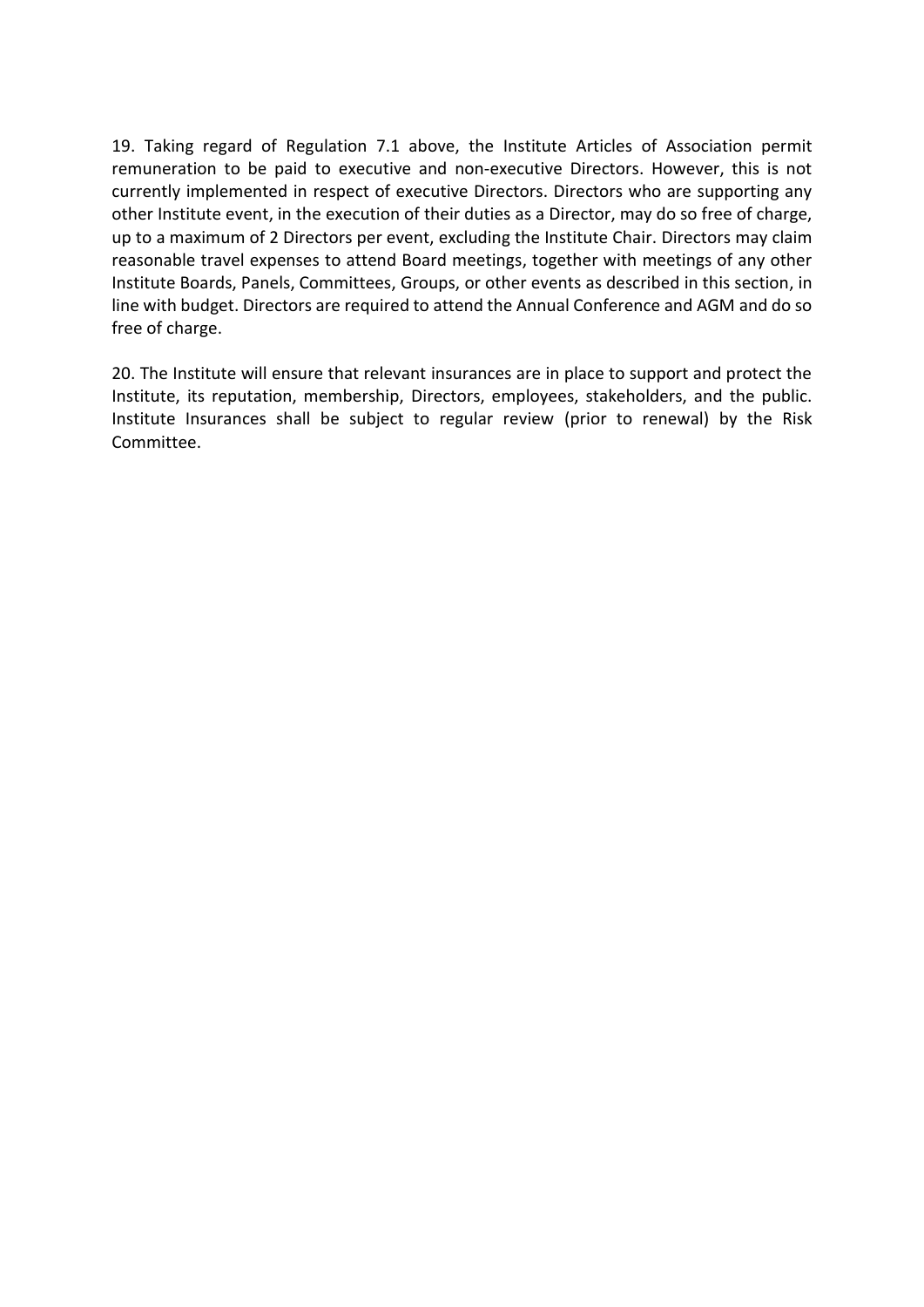#### **REGULATION 8: GENERAL MEETINGS**

1. The Institute shall convene, as a minimum, one General Meeting each year and may call other meetings as required.

2. Only Associates, Members and Fellows of the Institute (including those who are Retired) are eligible to vote on Institute matters at General Meetings. All other grades of membership, including Honorary Appointments are not eligible to vote.

3. There shall be a minimum of 21 days notice to the membership for General Meetings.

4. The minimum attendance required for General Meetings shall be 50 members or 5% of the membership eligible to vote, including proxies or postal votes, whichever is fewer, of which at least 12 members must attend in person, unless circumstances dictate a virtual meeting for safety reasons.

5. An Annual General Meeting (AGM) shall include:

- Consideration of the income and expenditure accounts and balance sheets
- Reports of the Board and of the Auditors
- Appointment of the Auditors
- Election of members of the Board in the place of those retiring or standing down.
- Any other competent business requiring membership approval.

### 6. Director Elections:

The Board shall define and publish details of how elections will be undertaken, including timescales, the number of places to be filled on the Board and the processes to be followed. All nominations must be proposed and seconded, which can only be done by voting members of the Institute. No member may propose more than one person nor second more than one person. Those nominated shall be required to undergo background checks prior to participating in the membership elections.

7. Voting can be by a show of hands and/or ballot papers, as appropriate. Proxy and/or electronic voting via email, website, or other electronic means shall be allowed. The Chair of the meeting shall be entitled to a casting vote if needed.

8. Where proxy, postal or electronic votes are used, the votes, including real-time online votes, must be lodged with the Chief Executive within a timescale stipulated in the published process.

9. Minutes must be taken and made available to the membership in draft state until they can be approved at the next General Meeting.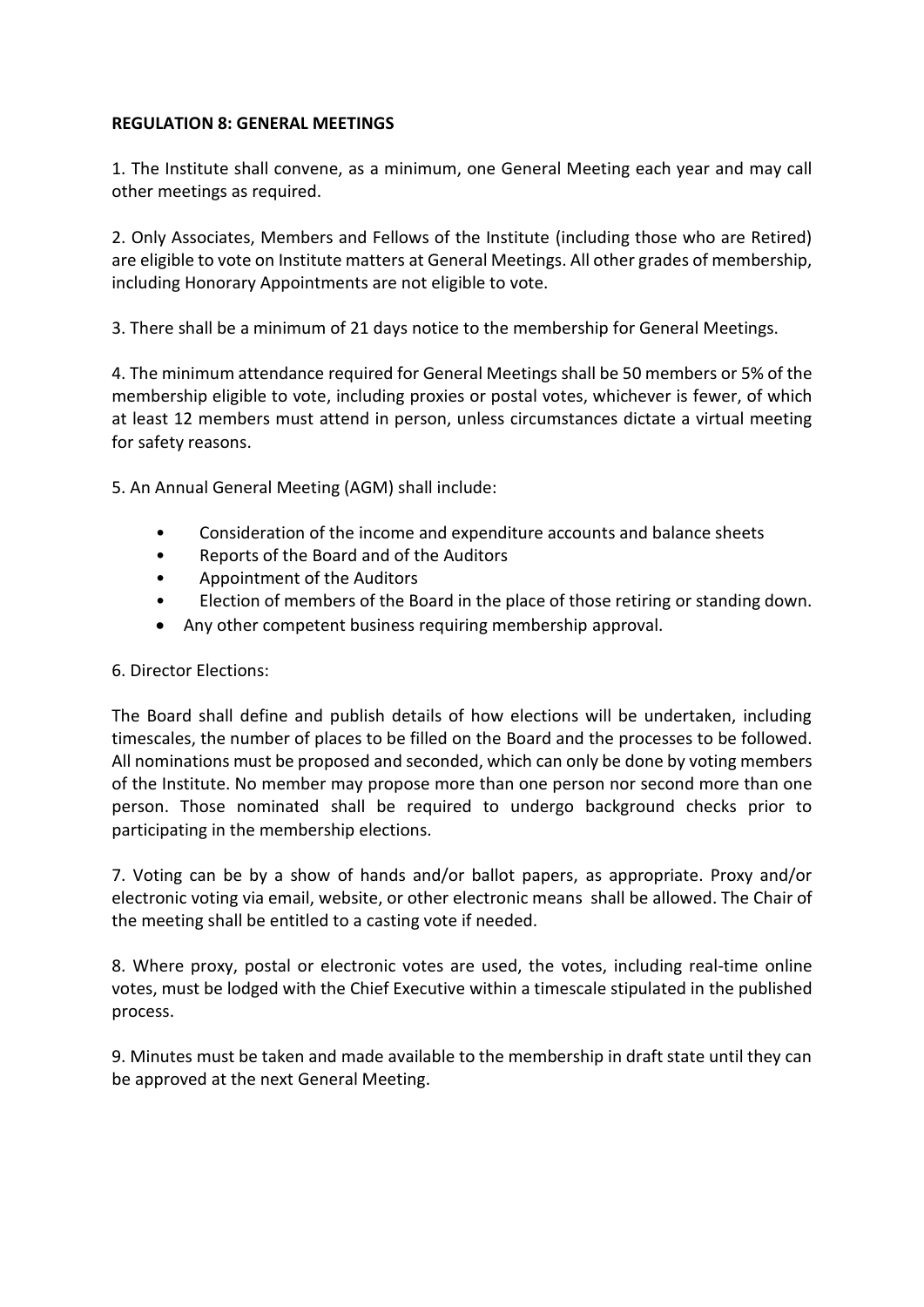# **REGULATION 9: FINANCIAL MANAGEMENT AND GOVERNANCE**

1. The Chief Executive is responsible for ensuring compliance with all relevant legislation, including, but not limited to:

- Financial reporting.
- Full HMRC reporting as an employer for all relevant tax purposes.
- Registration with the Information Commissioner.
- Relevant environmental requirements and legislation.
- Health and Safety at Work.

In addition, good practice will be followed to ensure minimum impact on the environment.

2. The Financial Year shall run from 1<sup>st</sup> January to 31<sup>st</sup> December. Annual subscription fees for individuals are paid on a rolling year basis. Fees for Corporate Partnerships, Group Memberships and Approved Training Providers all renew on 1<sup>st</sup> January annually.

3.The Chief Executive is responsible for ensuring that:

- Adequate controls are in place to safe-guard the Institute's funds, protecting it from fraud and theft.
- Sufficient funds are available to meet the needs of the business.
- Any profit is properly reinvested into the business or planned for future investment in line with the strategy agreed by the Board

4. Annual budgets are prepared for all aspects of Institute activity by the Chief Executive and are approved by the Board. These budgets are used to generate a Cash Flow forecast for the business. Full Management Accounts are produced periodically but a summary is produced each Quarter and circulated to the Board for review and comment. Annual Income, expenditure and balance sheets are prepared, externally audited (Our accountants), and made available to the membership. Independent external audit should be conducted every 3 years.

5. Staff Authority levels are established and managed by the Chief Executive. All other Authority levels, including those for the Chief Executive, are approved by the Board .

6. The Institute maintains a current bank accounts and longer term savings/investments, and uses online banking and payment portals, a petty cash system and corporate payment cards. The entire process is supervised by the Chief Executive and managed on a daily basis by the Office Manager at Head Office.

7. Financial records of all transactions are kept electronically, excluding payment card numbers, and audited periodically. Copies of supporting paperwork are kept securely for a period of seven years. Receipts are issued for all payments received.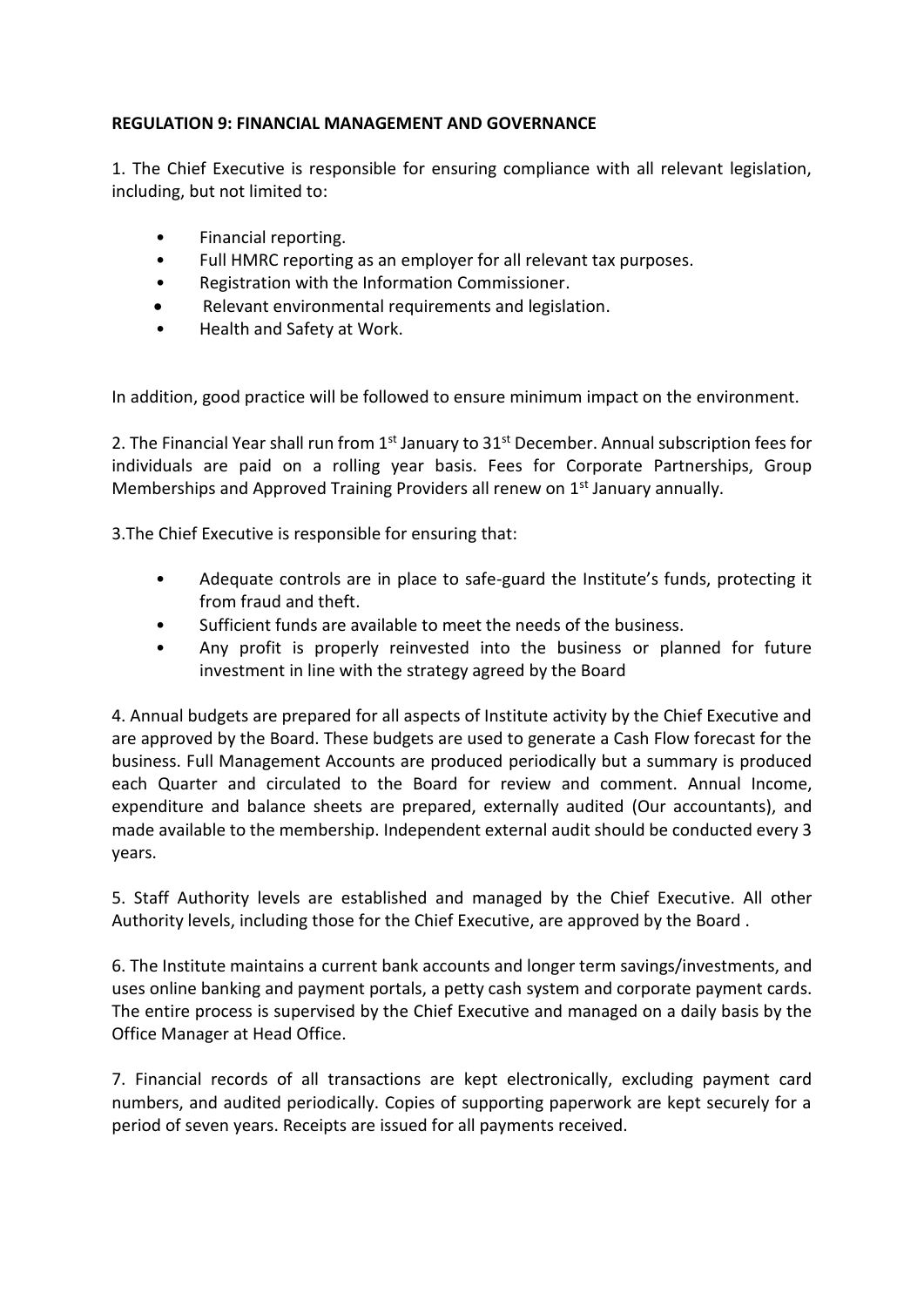8. Credit Card payments are processed in line with the Payment Card Industry Data Security Standard (PCI DSS). Credit and Debit card information is not stored electronically, and paper records are destroyed by shredding.

9. The Institute's standard payment terms for invoices raised by the Institute is 60 days, unless otherwise agreed.

10. The Institute's standard cancellation policy, including for event bookings, is 14 days, unless otherwise agreed. A 15% administration fee is retained for cancelled bookings. 100% of the fee is retained for bookings cancelled after the cancellation date.

11. Orders may be placed, and payment made, via the Institute's online shop.

12. The Audit Committee provides financial oversight and reviews all financial reports, providing for an annual report to the Board and the members at the AGM providing any recommendations as maybe required.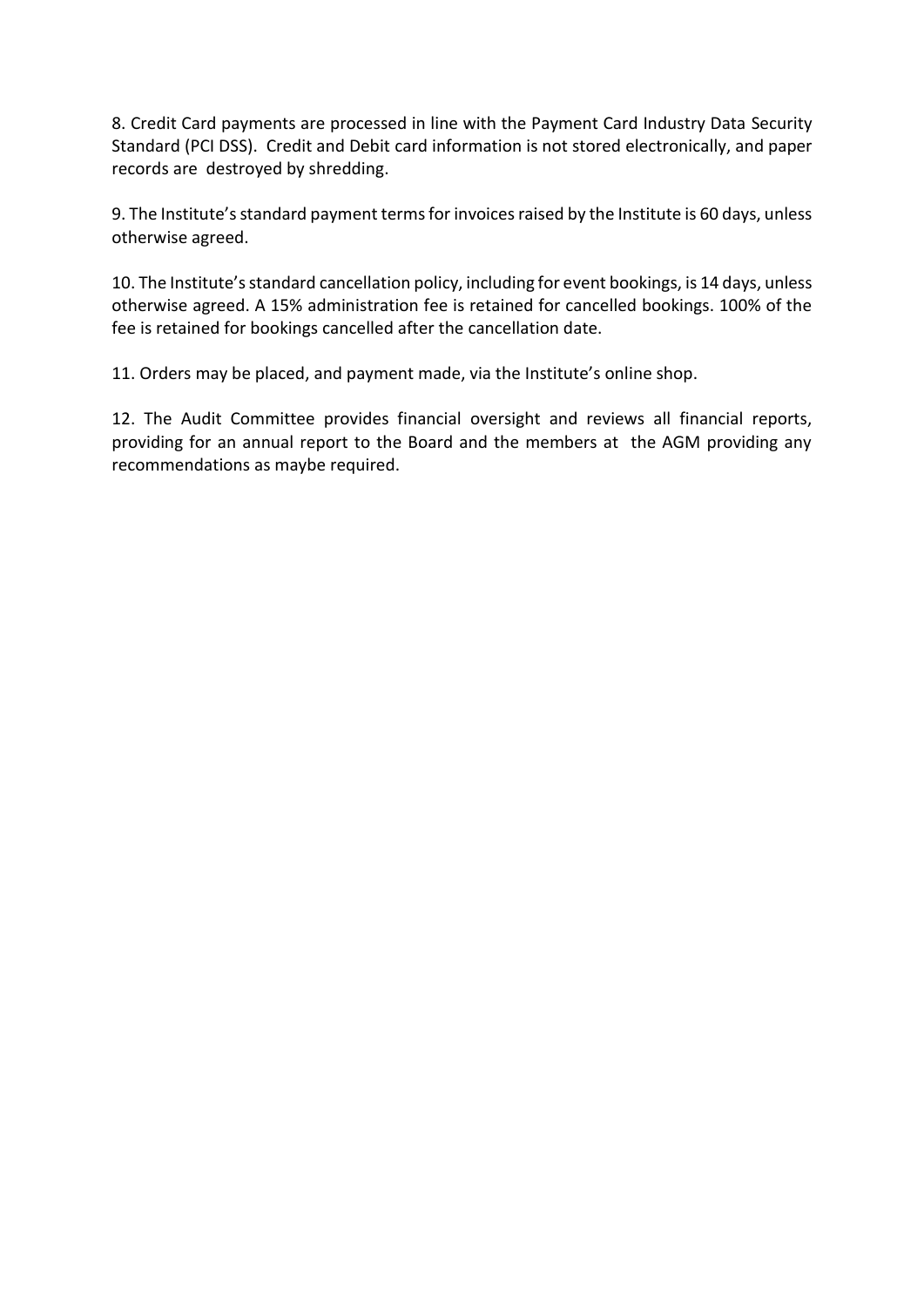# **REGULATION 10: PURCHASING PROCESSES**

1. The Institute aims to buy reasonable quality at reasonable prices, using a robust, competitive purchasing process where relevant. It will:

- Ensure value for money, considering whole life costs including maintenance, running costs and reliability.
- Acquire goods and services by competition unless there are convincing reasons to the contrary.

2. The choice of supplier is not based on price alone. Factors to be considered include quality of goods/service, suitability of product/service, delivery details and any discounts that may be offered. Suppliers must be:

- Financially sound, and able to fulfil delivery, warranty, ongoing maintenance, and repair obligations
- Capable of providing the goods/service required
- Reputable and ethical, and compliant with relevant legislation
- On minimising the impact of its goods/services on the environment
- Adequately insured for any events that might be attributable to its goods/service

3. Ideally three or more competitive quotations shall be obtained for purchases with a value in excess of £5,000 per item or over the duration of a contract. A single quote/sole supplier may be chosen if there are sound business reasons i.e.. it is an existing supplier from whom we are buying an expanded or additional service, or the sole supplier of the item/service required.

4. Contracts are placed for a maximum of three years duration, with annual contract reviews unless otherwise agreed by the Board. Contracts greater than three years require a majority vote to approve by the Board. All contracts may or may not be renewed but must follow approvals process.

5. Services currently covered by this process include, but are not limited to:

- Delivery of distance learning programmes;
- IT support including, but not limited to, that required for the Institute website;
- Head Office rent and running costs;
- Design & marketing activities;
- Capital purchases;
- Design layout/printing of Good Practice Guides;
- Vetting and screening processes.
- Online tools and platforms for membership engagement

6. If a Board Director has an interest in any company or organisation or individual quoting for Institute business, he shall declare it and withdraw from participating in the contract award discussion and decision. Records are kept of Directors who are employed by companies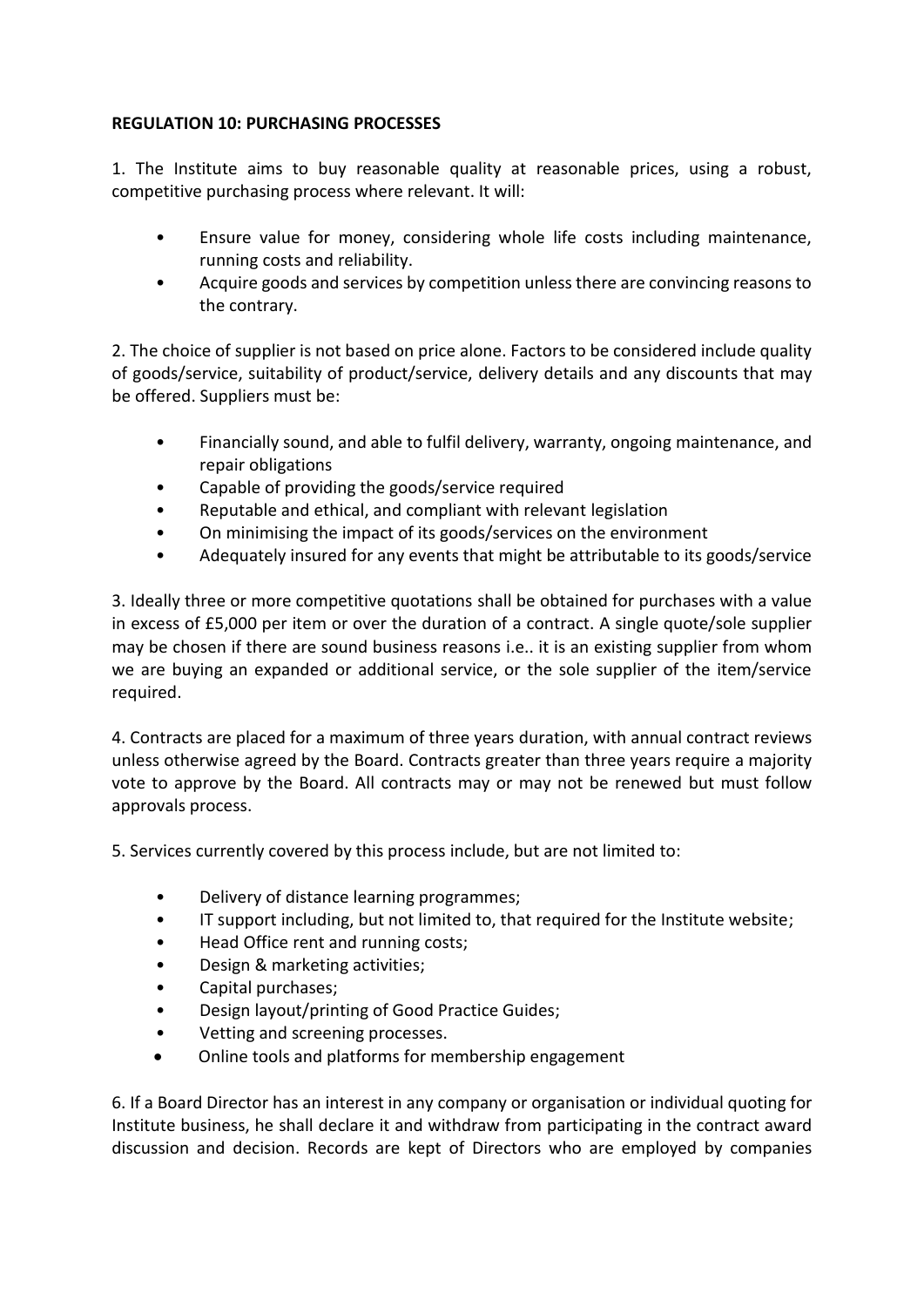holding Institute contracts, and a declaration of the value of the contract is included, for transparency, in the annual accounts.

7. Invoices shall be checked against the contract prior to payment, ideally by BACS, with an email remittance.

8. Employees, Board members and others issued with personal Institute credit cards may make purchases up to their personal credit limit but must submit a completed expenses form itemising the expenditure at the end of each month. They are responsible for the safety and security of their cards. Receipts for each purchase so made shall be produced as part of each expenses claim.

9. The Chief Executive shall be authorised to approve expenditure up to £5000 per item. Amounts between £5001 and £10000 shall require the authority of the Senior Leadership Team (SLT). For amounts in excess of £10000 , and prior to a purchase being made, authorisation shall be required from the Board. Details of requested expenditure, and the reasons for it, shall be disclosed to the Board. Once a majority decision is reached, the purchase can proceed or be declined.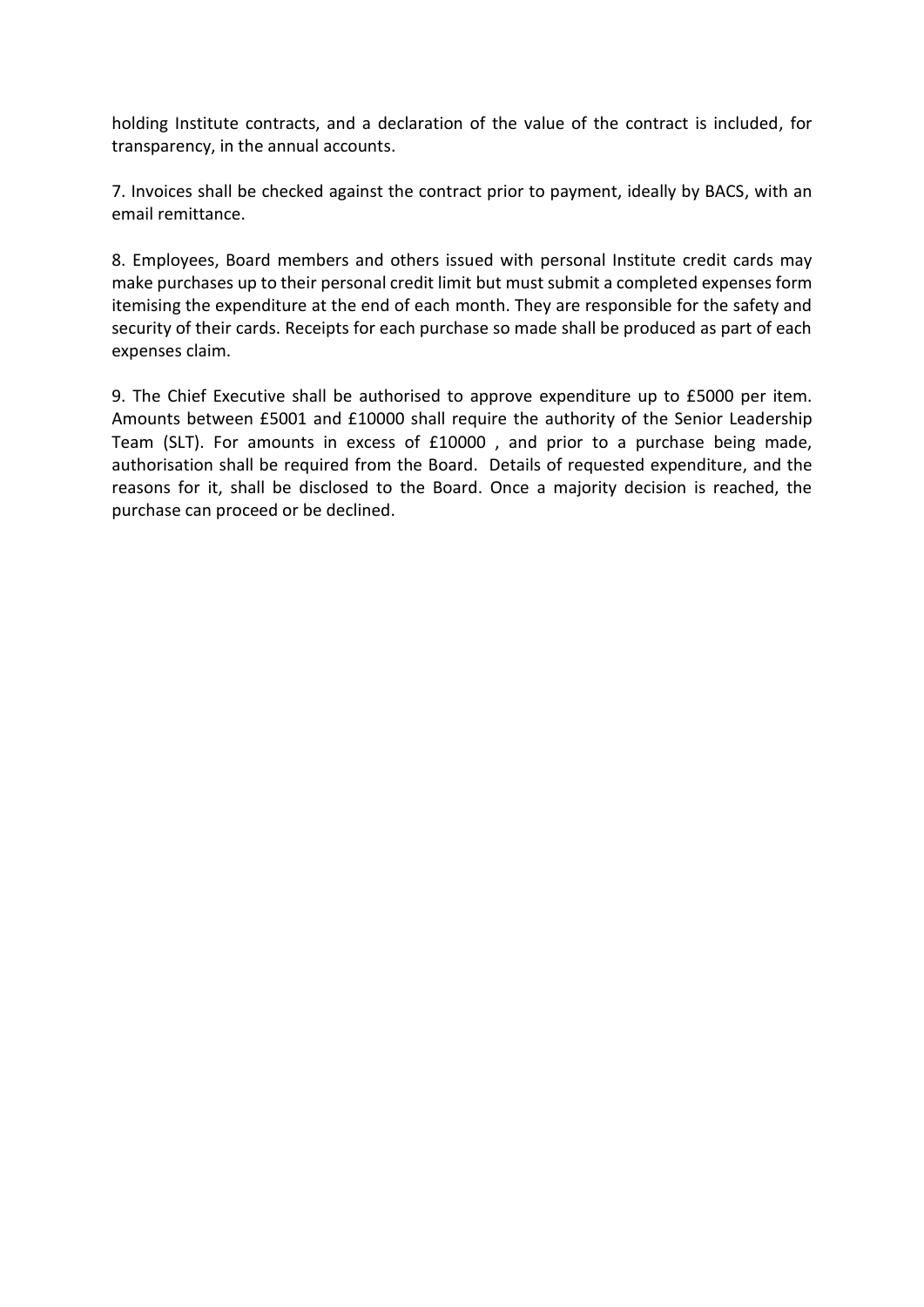### **REGULATION 11: PARTICIPATION IN COMMITTEES**

1. Members are encouraged to join the various Committees, including but not limited to, Boards, Panels, Working Groups, Focus Groups and Special Interest Groups, hereafter referred to as Committees, to volunteer their services, time, and experience and to assist with projects and initiatives. Recruitment of volunteers can be carried out via email, social media, e-Newsletters, website, or by direct personal approach.

2. Membership of such Committees is limited to Institute members of any grade i.e. only those individuals who are bound by Institute governance and its Code of Ethics. Members of those Committees which process personal data shall be required to sign a non-disclosure agreement.

3. The Board appoint Committees to ensure fair and proper management of the Institute and its activities. These Committees are chaired by members approved by the Board.

4. Committee Chairs are expected to:

- Serve for the duration of the task or three years extendable with Board approval.
- Report to the Board, via a nominated (sponsoring) Board member.
- Focus on specific tasks with identified objectives.

5. Volunteer Committee members are selected for their availability and ability to deliver. They provide support to the Institute and not for any personal or business advantage. They will be expected to meet their own expenses unless the Board agree otherwise. The number of volunteers needed for a Committee will be defined by the Committee Chair. Attendance records will be kept, and minutes shall be taken.

6. All Committees shall have clear Terms of Reference (ToR) produced by the Committee Chair or Board. All tasks and deliverables will be documented and agreed, and the ToR published on The Institute website. ToR shall be approved by the Board.

7. Committee Chairs are to report their activity progress at agreed regular intervals to the Board via nominated (sponsoring) Board Directors.

8. Minutes of each Committee meeting shall be taken and forwarded to the Institute Head Office within 10 working days of the meeting.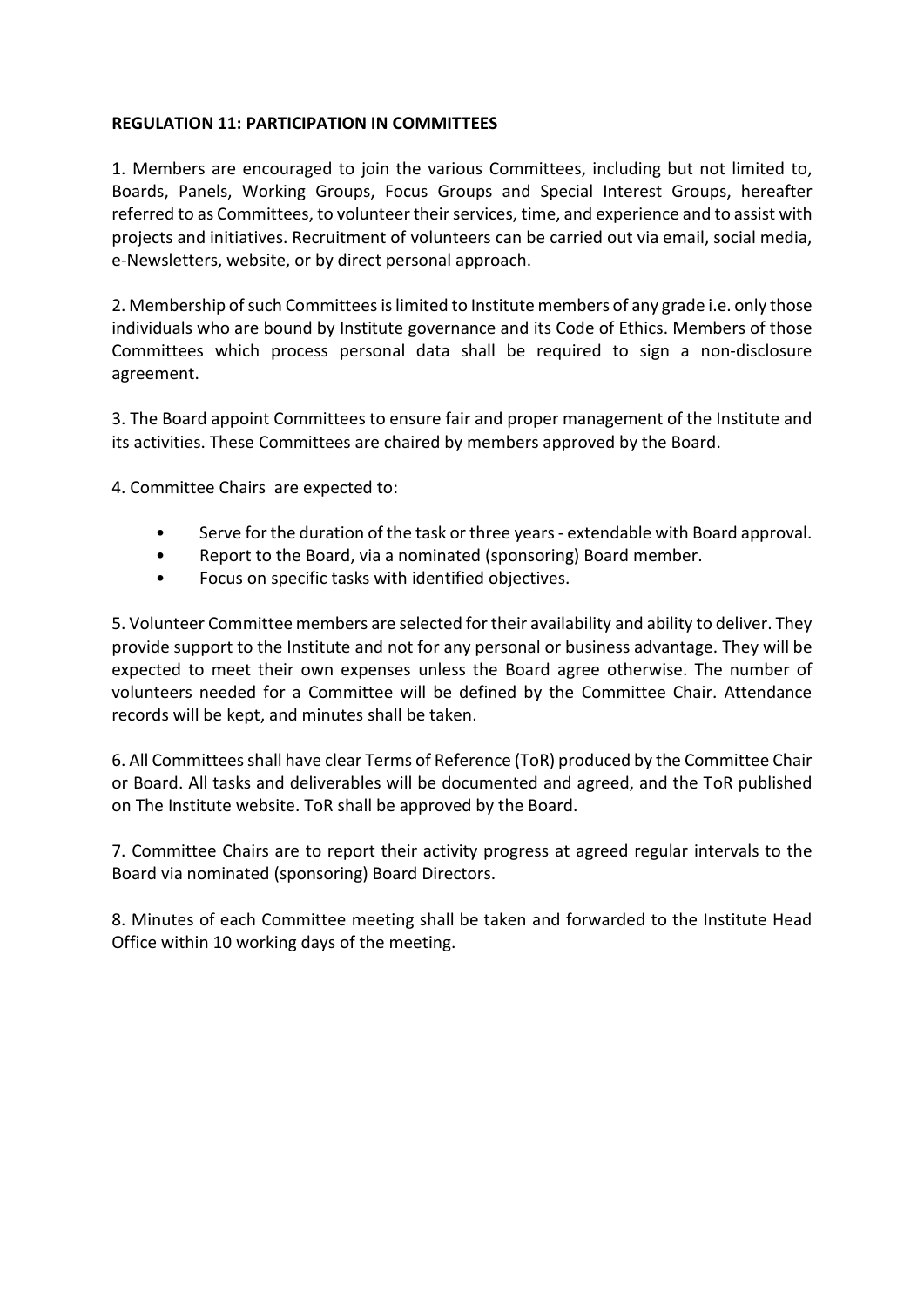# **REGULATION 12: PROFESSIONAL DEVELOPMENT, CONTINUOUS PROFESSIONAL DEVELOPMENT (CPD) & MENTORING**

1. A key objective of the Institute is to promote the development of professionalism in security. The Institute is committed to supporting its members' own personal professional development. Full details of all of the following shall be made available to members on the Institute's website:

- Mentoring Members may apply to join the free Mentoring scheme as either a Mentor or a Mentee, where skilled members of the Institute are matched with those with lesser knowledge and/or experience. The scheme is a managed process which helps build strong relationships within a trusting environment, leading to more effective sharing of knowledge, providing professional development opportunities to both partners in the mentoring partnership. Initial commitment to the mentoring programme is for six months with a further six month option. Mentors and mentees are required to complete an evaluation survey at the end of the programme, to allow the programme to be further developed and improved.
- Continuing Professional Development (CPD). CPD is an essential way to keep upto-date with the latest issues and developments in the security arena, offering those who participate in the scheme a competitive edge over other practitioners and enhancing confidence and competence. The Institute scheme requires a minimum level of achievement over a set period of time, with CPD activity relating to the development of security and/or management proficiency. All recognised CPD activity has a unit of measure and value.

The scheme is voluntary for the majority, and open to all security professionals. Participants are responsible for maintaining personal CPD records and evidence. The CPD Panel monitors the scheme and undertakes annual sampling. The scheme is a compulsory requirement for Institute Fellows, members of the Board and Chartered Security Professionals. The Security Institute reserves the right to amend these requirements at any time giving suitable notice to the membership.

External organisations, including other security associations, are encouraged to adopt and use the scheme for the benefit of their members.

#### 2. Security Institute Qualifications.

The Institute has established three formal security qualifications:

- Certificate in Security Management
- Diploma in Security Management
- Advanced Diploma in Security Management

The content, structure and learning materials have been developed by the Institute, which is regularly reviewed and updated. The qualifications are available via a distance learning